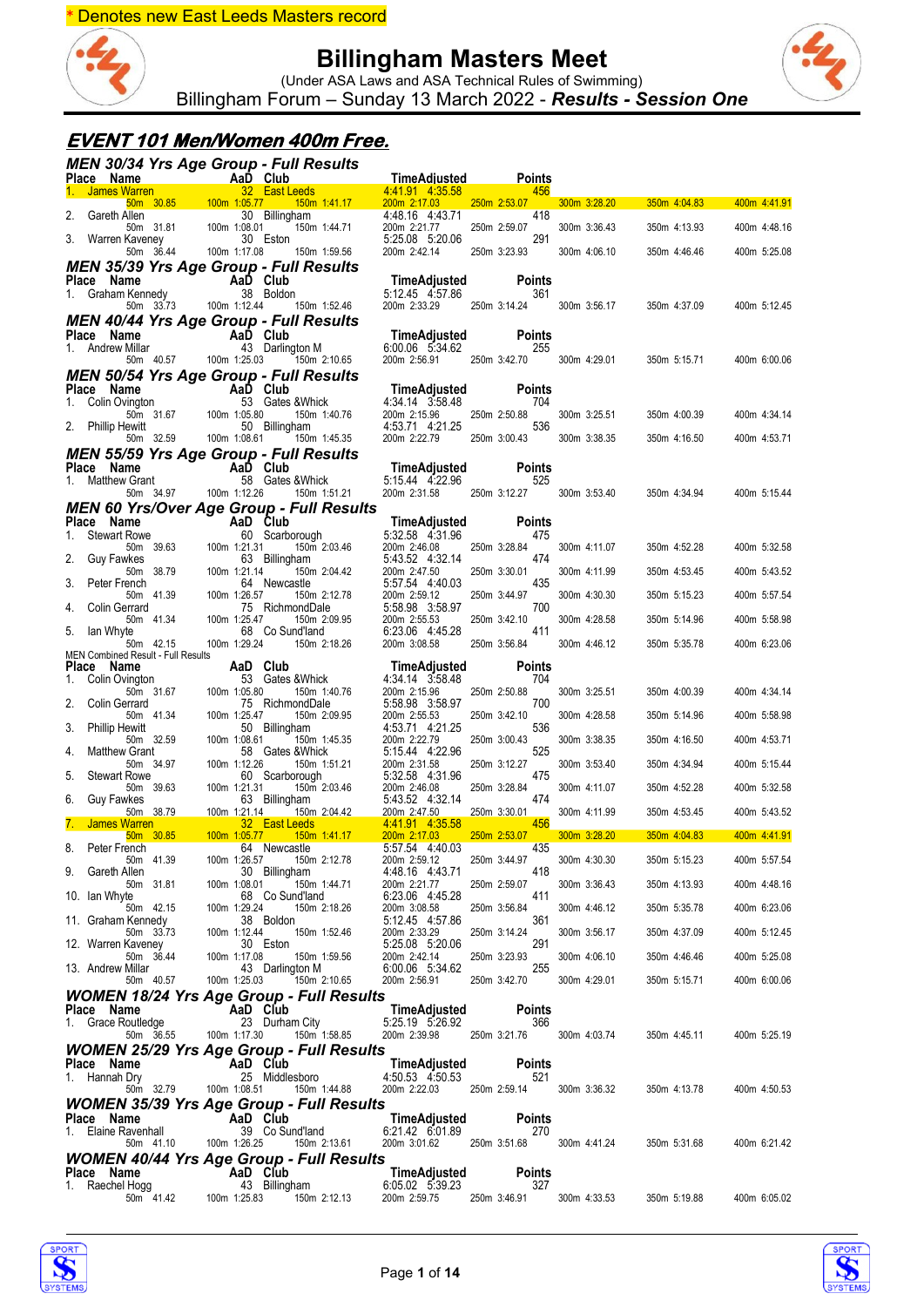



(Under ASA Laws and ASA Technical Rules of Swimming) Billingham Forum – Sunday 13 March 2022 - *Results - Session One*

|     |                                                          | <b>WOMEN 45/49 Yrs Age Group - Full Results</b>   |                                 |                     |              |              |              |
|-----|----------------------------------------------------------|---------------------------------------------------|---------------------------------|---------------------|--------------|--------------|--------------|
|     | Place Name                                               | AaD Club                                          | TimeAdjusted                    | <b>Points</b>       |              |              |              |
| 1.  | Sarah Taylor                                             | 46 Eston                                          | 5:49.42 5:19.09                 | 393                 |              |              |              |
|     | 50m 39.47                                                | 100m 1:22.73<br>150m 2:07.44                      | 200m 2:52.65                    | 250m 3:37.22        | 300m 4:22.28 | 350m 5:07.26 | 400m 5:49.42 |
| 2.  | Louise Keetley                                           | 48 Middlesboro                                    | 5:51.97 5:17.36                 | 400                 |              |              |              |
|     | 50m 37.47                                                | 100m 1:19.87<br>150m 2:04.38                      | 200m 2:49.92<br>6:04.03 5:32.43 | 250m 3:35.30<br>348 | 300m 4:20.87 | 350m 5:06.53 | 400m 5:51.97 |
| 3.  | Erzsebet Kiss<br>50m 39.15                               | 46 Worksop<br>100m 1:24.13<br>150m 2:10.84        | 200m 2:58.32                    | 250m 3:45.44        | 300m 4:31.02 | 350m 5:18.02 | 400m 6:04.03 |
|     | Joanne Fixter                                            | 48 Billingham                                     | 6:32.93 5:54.29                 | 287                 |              |              |              |
|     | 50m 41.89                                                | 100m 1:28.16<br>150m 2:17.50                      | 200m 3:08.46                    | 250m 3:59.93        | 300m 4:51.20 | 350m 5:42.78 | 400m 6:32.93 |
|     |                                                          | <b>WOMEN 60 Yrs/Over Age Group - Full Results</b> |                                 |                     |              |              |              |
|     | Place Name                                               | AaD Club                                          | TimeAdjusted                    | <b>Points</b>       |              |              |              |
|     | Joan Edwards                                             | 64 Gates & Whick                                  | 5:24.76 4:14.36                 | 777                 |              |              |              |
|     | 50m 37.40                                                | 100m 1:18.41<br>150m 2:00.04                      | 200m 2:41.46                    | 250m 3:22.23        | 300m 4:03.96 | 350m 4:45.07 | 400m 5:24.76 |
|     | Mary Docherty                                            | 66 Hamilton                                       | 6:25.90 4:55.02                 | 498                 |              |              |              |
|     | 50m 42.93                                                | 100m 1:31.20<br>150m 2:20.34                      | 200m 3:09.61                    | 250m 3:59.13        | 300m 4:47.72 | 350m 5:36.97 | 400m 6:25.90 |
| 3.  | Lindy Woodrow                                            | 68 Co Sund'land                                   | 7:39.84 5:42.46                 | 318                 |              |              |              |
|     | 50m 51.17<br><b>WOMEN Combined Result - Full Results</b> | 100m 1:48.63<br>150m 2:48.26                      | 200m 3:45.85                    | 250m 4:45.63        | 300m 5:42.37 | 350m 6:41.96 | 400m 7:39.84 |
|     | Place Name                                               | AaD Club                                          | TimeAdjusted                    | <b>Points</b>       |              |              |              |
|     | Joan Edwards                                             | 64 Gates & Whick                                  | 5:24.76 4:14.36                 | 777                 |              |              |              |
|     | 50m 37.40                                                | 100m 1:18.41<br>150m 2:00.04                      | 200m 2:41.46                    | 250m 3:22.23        | 300m 4:03.96 | 350m 4:45.07 | 400m 5:24.76 |
| 2.  | Hannah Dry                                               | 25 Middlesboro                                    | 4:50.53 4:50.53                 | 521                 |              |              |              |
|     | 50m 32.79                                                | 100m 1:08.51<br>150m 1:44.88                      | 200m 2:22.03                    | 250m 2:59.14        | 300m 3:36.32 | 350m 4:13.78 | 400m 4:50.53 |
| 3.  | Mary Docherty                                            | 66 Hamilton                                       | 6:25.90 4:55.02                 | 498                 |              |              |              |
|     | 50m 42.93<br>Louise Keetley                              | 100m 1:31.20<br>150m 2:20.34<br>48 Middlesboro    | 200m 3:09.61<br>5:51.97 5:17.36 | 250m 3:59.13<br>400 | 300m 4:47.72 | 350m 5:36.97 | 400m 6:25.90 |
| 4.  | 50m 37.47                                                | 100m 1:19.87<br>150m 2:04.38                      | 200m 2:49.92                    | 250m 3:35.30        | 300m 4:20.87 | 350m 5:06.53 | 400m 5:51.97 |
| 5.  | Sarah Tavlor                                             | 46 Eston                                          | 5:49.42 5:19.09                 | 393                 |              |              |              |
|     | 50m 39.47                                                | 100m 1:22.73<br>150m 2:07.44                      | 200m 2:52.65                    | 250m 3:37.22        | 300m 4:22.28 | 350m 5:07.26 | 400m 5:49.42 |
| 6.  | Grace Routledge                                          | 23 Durham City                                    | 5:25.19 5:26.92                 | 366                 |              |              |              |
|     | 50m 36.55                                                | 100m 1:17.30<br>150m 1:58.85                      | 200m 2:39.98                    | 250m 3:21.76        | 300m 4:03.74 | 350m 4:45.11 | 400m 5:25.19 |
| 7.  | <b>Erzsebet Kiss</b>                                     | 46 Worksop                                        | 6:04.03 5:32.43                 | 348                 |              |              |              |
| 8.  | 50m 39.15<br>Raechel Hogg                                | 100m 1:24.13<br>150m 2:10.84<br>43 Billingham     | 200m 2:58.32<br>6:05.02 5:39.23 | 250m 3:45.44<br>327 | 300m 4:31.02 | 350m 5:18.02 | 400m 6:04.03 |
|     | 50m 41.42                                                | 100m 1:25.83<br>150m 2:12.13                      | 200m 2:59.75                    | 250m 3:46.91        | 300m 4:33.53 | 350m 5:19.88 | 400m 6:05.02 |
|     | Lindy Woodrow                                            | 68<br>Co Sund'land                                | 7:39.84 5:42.46                 | 318                 |              |              |              |
|     | 50m 51.17                                                | 100m 1:48.63<br>150m 2:48.26                      | 200m 3:45.85                    | 250m 4:45.63        | 300m 5:42.37 | 350m 6:41.96 | 400m 7:39.84 |
| 10. | Joanne Fixter                                            | 48 Billingham                                     | 6:32.93 5:54.29                 | 287                 |              |              |              |
|     | 50m 41.89                                                | 100m 1:28.16<br>150m 2:17.50                      | 200m 3:08.46                    | 250m 3:59.93        | 300m 4:51.20 | 350m 5:42.78 | 400m 6:32.93 |
|     | 11. Elaine Ravenhall                                     | 39<br>Co Sund'land                                | 6:21.42 6:01.89                 | 270                 |              |              |              |
|     | 50m 41.10                                                | 100m 1:26.25<br>150m 2:13.61                      | 200m 3:01.62                    | 250m 3:51.68        | 300m 4:41.24 | 350m 5:31.68 | 400m 6:21.42 |

#### **EVENT 102 Women 50m Backstroke**

| 18/24 Yrs Age Group - Full Results                  |          |                                   |                |                       |               |
|-----------------------------------------------------|----------|-----------------------------------|----------------|-----------------------|---------------|
| Name<br><b>AaD</b> Club<br>Place                    |          |                                   |                | TimeAdjusted          | Points        |
| 1.<br>Danielle Horner                               |          |                                   | 32.05          | 32.52                 | 487           |
| 2.<br>Caitlin Adair                                 | 23       | Darlington M                      | 38.10          | 38.30                 | 298           |
| 25/29 Yrs Age Group - Full Results                  |          |                                   |                |                       |               |
| $\frac{1}{2}$ AaD Club<br>Place Name                |          |                                   |                | <b>TimeAdjusted</b>   | <b>Points</b> |
| 1. Emma Hildyard                                    |          | 29 East Leeds                     | 34.42 34.00    |                       | 426           |
| 30/34 Yrs Age Group - Full Results                  |          |                                   |                |                       |               |
| <b>Place</b><br>Name                                |          | Club                              |                | TimeAdjusted          | <b>Points</b> |
| $AaD$ <sub>33</sub><br>Lisa Sheehan<br>1.           |          | Billingham                        | 40.02          | 38.97                 | 283           |
| Anouska Rogers-Smith 31<br>2.                       |          | Darlington M                      | 43.42          | 42.60                 | 217           |
| 40/44 Yrs Age Group - Full Results                  |          |                                   |                |                       |               |
| Place<br>Name<br><b>AaD</b>                         |          | Club                              |                | TimeAdjusted          | <b>Points</b> |
| Melissa Alderson<br>1.                              | 43       | Ashington                         | 59.77          | 55.55                 | 97            |
|                                                     |          |                                   |                |                       |               |
| 45/49 Yrs Age Group - Full Results<br>Place<br>Name | AaD Club |                                   |                |                       | <b>Points</b> |
| 1.<br>Helen Clyde                                   | 48       | Darlington M                      | 45.42          | TimeAdjusted<br>40.95 | 244           |
| 2.<br>Sarah Taylor                                  | 46       | Eston                             | 47.24          | 43.14                 | 208           |
|                                                     |          |                                   |                |                       |               |
|                                                     |          |                                   |                |                       |               |
| 50/54 Yrs Age Group - Full Results                  |          |                                   |                |                       |               |
| Place Name                                          | AaD Club |                                   |                | TimeAdjusted          | <b>Points</b> |
| Stefanie Cappleman<br>1.                            |          | 52 RichmondDale                   | 41.40          | 36.29                 | 351           |
| 60 Yrs/Over Age Group - Full Results                |          |                                   |                |                       |               |
| Place Name                                          |          |                                   |                | <b>TimeAdjusted</b>   | <b>Points</b> |
| AaD Club<br>71 Fast<br><b>Noreen Edery</b>          |          | <b>East Leeds</b>                 | $51.67*$       | 36.83                 | 335           |
| 2.<br>Gail Daffern                                  | 72       | Harrogate                         | 1:00.81        | 42.67                 | 215           |
| Combined Result - Full Results                      |          |                                   |                |                       |               |
| Place<br>Name                                       | AaD      | Club                              |                | TimeAdjusted          | <b>Points</b> |
| 1.<br>Danielle Horner                               | 29       | 19 Eston                          | 32.05          | 32.52                 | 487           |
| 2. Emma Hildyard                                    | 52       | <b>East Leeds</b><br>RichmondDale | 34.42<br>41.40 | 34.00<br>36.29        | 426<br>351    |
| 3. Stefanie Cappleman<br>4.<br><b>Noreen Edery</b>  | 71       | <b>East Leeds</b>                 | 51.67          | 36.83                 | 335           |
| <u>a barat da</u><br>5.<br>Caitlin Adair            | 23       | Darlington M                      | 38.10          | 38.30                 | 298           |
| 6.<br>Lisa Sheehan                                  | 33       | Billingham                        | 40.02          | 38.97                 | 283           |
| 7.<br>Helen Clyde                                   | 48       | Darlington M                      | 45.42          | 40.95                 | 244           |
| 8.<br>Anouska Rogers-Smith                          | 31       | Darlington M                      | 43.42          | 42.60                 | 217           |
| 9.<br>Gail Daffern                                  | 72       | Harrogate                         | 1:00.81        | 42.67                 | 215           |
| 10. Sarah Taylor<br>11.<br>Melissa Alderson         | 46<br>43 | Eston<br>Ashington                | 47.24<br>59.77 | 43.14<br>55.55        | 208<br>97     |



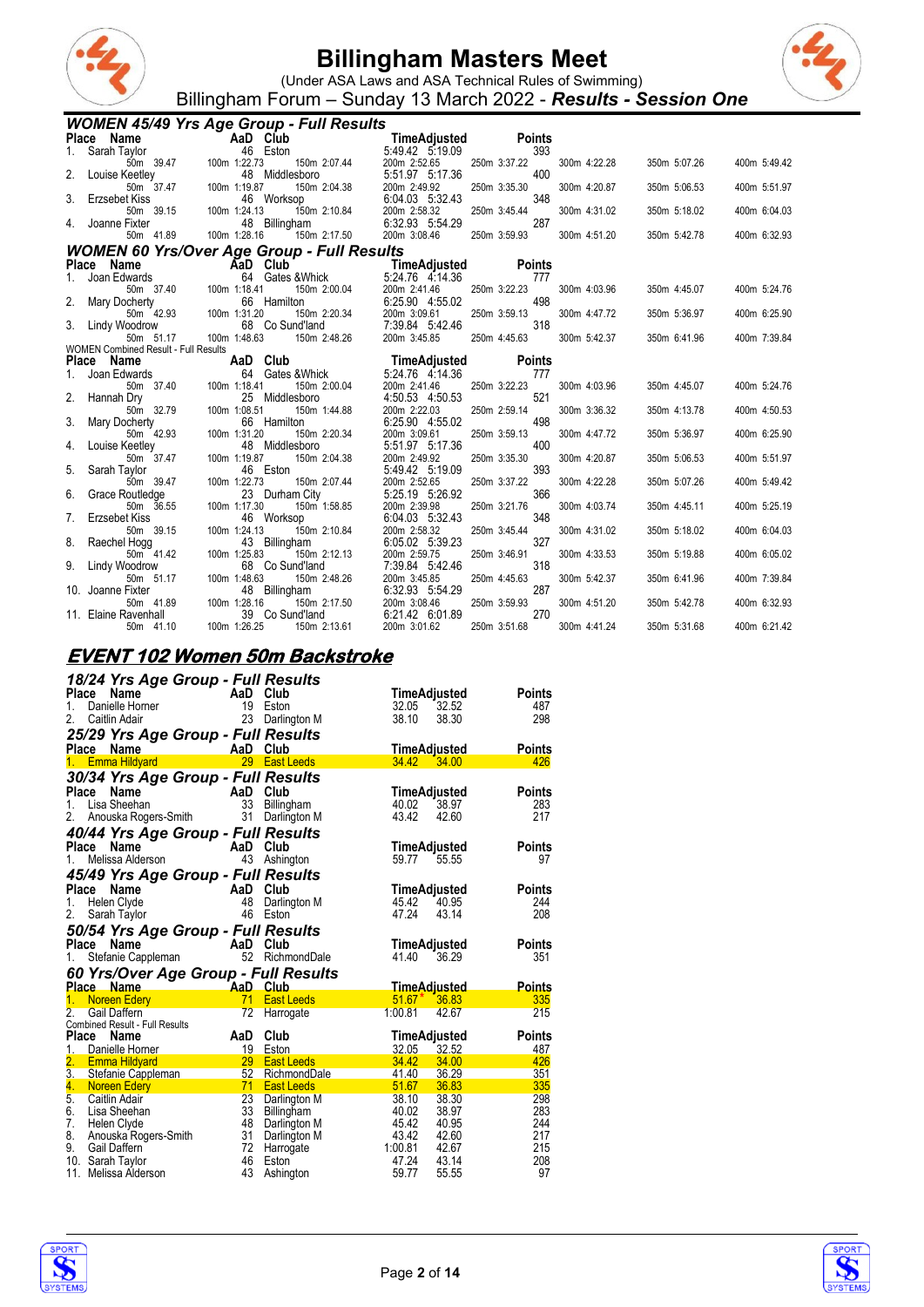

(Under ASA Laws and ASA Technical Rules of Swimming) Billingham Forum – Sunday 13 March 2022 - *Results - Session One*

#### **EVENT 103 Men 100m Breaststroke**

| 18/24 Yrs Age Group - Full Results                    |          |                                          |                                    |                      |                |         |         |
|-------------------------------------------------------|----------|------------------------------------------|------------------------------------|----------------------|----------------|---------|---------|
| Place Name                                            |          | AaD Club                                 | TimeAdjusted                       | <b>Points</b>        | 50             |         |         |
| 1. Andrew Armstrong                                   |          | 24 Boldon                                | 1:28.18 1:28.42                    | 245                  | 39.87          |         |         |
| 30/34 Yrs Age Group - Full Results                    |          |                                          |                                    |                      |                |         |         |
| Place Name<br>1. James Warren                         |          | AaD Club<br>32 East Leeds                | TimeAdiusted<br>1:17.03  1:15.30   | <b>Points</b><br>396 | 50             |         |         |
|                                                       |          |                                          |                                    |                      | 36.29          |         |         |
| 35/39 Yrs Age Group - Full Results<br>Place Name      |          | AaD Club                                 | TimeAdjusted                       | <b>Points</b>        | 50             |         |         |
| Matthew Haycroft<br>1.                                |          | 37 Middlesboro                           | 1:15.43 1:12.24                    | 449                  | 35.73          |         |         |
| 40/44 Yrs Age Group - Full Results                    |          |                                          |                                    |                      |                |         |         |
| Place Name                                            | AaD Club |                                          | TimeAdjusted                       | <b>Points</b>        | 50             |         |         |
| 1.<br>Nick Valentine                                  |          | 41 N'umbria Mas                          | 1:15.43 1:10.86                    | 476                  | 36.06          |         |         |
| 2.<br>Peter Germain                                   |          | 40 Carlisle Aq                           | 1:17.75 1:13.41                    | 428                  | 36.81          |         |         |
| 3.<br>David Charlton                                  |          | 41 Boldon                                | 1:29.25 1:23.84                    | 287                  | 41.47          |         |         |
| 4. Craig Chilvers<br>5. Christopher Smails            |          | 42 Middlesboro<br>40 Darlington M        | 1:29.61 1:23.73<br>1:44.02 1:38.21 | 288<br>178           | 41.45<br>51.23 |         |         |
|                                                       |          |                                          |                                    |                      |                |         |         |
| 45/49 Yrs Age Group - Full Results<br>Place Name      | AaD Club |                                          | TimeAdjusted                       | <b>Points</b>        | 50             |         |         |
| 1.<br>Dan Vickery                                     |          | 46 King'f Scar                           | 1:22.84 1:15.65                    | 391                  | 38.65          |         |         |
| Philip Robertson                                      |          | 49 Ashington                             | 1:27.44 1:18.32                    | 352                  | 39.91          |         |         |
| 55/59 Yrs Age Group - Full Results                    |          |                                          |                                    |                      |                |         |         |
| Place Name                                            |          | AaD Club                                 | <b>TimeAdjusted</b>                | <b>Points</b>        | 50             |         |         |
| <b>Matthew Grant</b><br>1.                            |          | 58 Gates & Whick                         | 1:28.34 1:13.64                    | 424                  | 42.36          |         |         |
| 60 Yrs/Over Age Group - Full Results                  |          |                                          |                                    |                      |                |         |         |
| Place Name                                            | AaD Club |                                          | <b>TimeAdjusted</b>                | <b>Points</b>        | 50             |         |         |
| <b>Brian Taylor</b><br>1.                             |          | 72 Adwick                                | 1:31.47 1:04.18                    | 641                  | 44.01          |         |         |
| <b>Combined Result - Full Results</b>                 |          |                                          |                                    |                      |                |         |         |
| Place Name<br>1.<br><b>Brian Taylor</b>               |          | AaD Club<br>72 Adwick                    | TimeAdjusted<br>1:31.47 1:04.18    | <b>Points</b><br>641 | 50<br>44.01    |         |         |
| 2.<br>Nick Valentine                                  |          | 41 N'umbria Mas                          | 1:15.43 1:10.86                    | 476                  | 36.06          |         |         |
| 2.<br>Matthew Haycroft                                |          | 37 Middlesboro                           | 1:15.43 1:12.24                    | 449                  | 35.73          |         |         |
| 4.<br>Peter Germain                                   |          | 40 Carlisle Aq                           | 1:17.75 1:13.41                    | 428                  | 36.81          |         |         |
| 5. Matthew Grant                                      |          | 58 Gates & Whick                         | 1:28.34 1:13.64                    | 424                  | 42.36          |         |         |
| James Warren<br>6.                                    |          | <b>Example 132 East Leeds East Leeds</b> | 1:17.03 1:15.30                    | 396                  | 36.29          |         |         |
| $\overline{7}$ .<br>Dan Vickery<br>8.                 |          | 46 King'f Scar                           | 1:22.84 1:15.65<br>1:27.44 1:18.32 | 391                  | 38.65<br>39.91 |         |         |
| Philip Robertson<br>9.<br>Craig Chilvers              |          | 49 Ashington<br>42 Middlesboro           | 1:29.61 1:23.73                    | 352<br>288           | 41.45          |         |         |
| 10. David Charlton                                    |          | 41 Boldon                                | 1:29.25 1:23.84                    | 287                  | 41.47          |         |         |
| 11. Andrew Armstrong                                  |          | 24 Boldon                                | 1:28.18 1:28.42                    | 245                  | 39.87          |         |         |
| 12. Christopher Smails                                |          | 40 Darlington M                          | 1:44.02 1:38.21                    | 178                  | 51.23          |         |         |
| EVENT 104 Women 200m IM                               |          |                                          |                                    |                      |                |         |         |
|                                                       |          |                                          |                                    |                      |                |         |         |
| 18/24 Yrs Age Group - Full Results                    |          |                                          |                                    |                      |                |         |         |
| Place Name                                            | AaD Club |                                          | TimeAdjusted                       | <b>Points</b>        | 50             | 100     | 150     |
| 1. Grace Routledge                                    |          | 23 Durham City                           | 2:56.13 2:57.07                    | 325                  | 37.38          | 1:23.08 | 2:17.04 |
| 45/49 Yrs Age Group - Full Results                    |          |                                          |                                    |                      |                |         |         |
| Place Name                                            | AaD Club |                                          | TimeAdjusted                       | <b>Points</b>        | 50             | 100     | 150     |
| Erzsebet Kiss<br>1.<br>Combined Result - Full Results |          | 46 Worksop                               | 2:59.09 2:43.55                    | 413                  | 36.92          | 1:23.27 | 2:17.06 |
| Place Name                                            | AaD Club |                                          | TimeAdjusted                       | Points               | 50             | 100     | 150     |
| 1. Erzsebet Kiss                                      |          | 46 Worksop                               | 2:59.09 2:43.55                    | 413                  | 36.92          | 1:23.27 | 2:17.06 |
| 2. Grace Routledge                                    |          | 23 Durham City                           | 2:56.13 2:57.07                    | 325                  | 37.38          | 1:23.08 | 2:17.04 |

#### **EVENT 105 Men 50m Butterfly**

| 18/24 Yrs Age Group - Full Results      |                |                 |                     |               |
|-----------------------------------------|----------------|-----------------|---------------------|---------------|
| AaD Club<br>Place Name                  |                |                 | TimeAdjusted        | <b>Points</b> |
| Johnson Bache<br>1.                     | 19             | Darlington      | 28.22<br>28.63      | 438           |
| 2. Andrew Armstrong                     |                | 24 Boldon       | 36.31<br>36.41      | 213           |
| 25/29 Yrs Age Group - Full Results      |                |                 |                     |               |
| Place Name                              |                | AaD Club        | TimeAdjusted        | <b>Points</b> |
| 1.<br>Nick Gowland                      |                | 26 AFSHartlepol | 27.41 27.33         | 504           |
| 2. Dylan Smith                          |                | 25 Asa Temp 2   | 37.09<br>37.09      | 201           |
| 30/34 Yrs Age Group - Full Results      |                |                 |                     |               |
| Place Name                              | AaD            | Club            | TimeAdjusted        | <b>Points</b> |
| 1.<br>Gareth Allen                      | 30             | Billingham      | 27.10<br>27.52      | 516           |
| 2. Conor Crozier                        | $\frac{30}{1}$ | Co Sund'land    | 28.66 28.22         | 457           |
| 3. James Warren                         |                | 32 East Leeds   | 30.99 30.29         | 370           |
| 4. Warren Kaveney                       | 30 Eston       |                 | 33.14<br>32.63      | 296           |
| 40/44 Yrs Age Group - Full Results      |                |                 |                     |               |
| Place Name AaD Club                     |                |                 | TimeAdjusted        | <b>Points</b> |
| 1. Lee Blackburn                        | 41             | Darwen Mast     | 34.75<br>32.64      | 295           |
| 50/54 Yrs Age Group - Full Results      |                |                 |                     |               |
| <b>Example 2</b> AaD Club<br>Place Name |                |                 | <b>TimeAdjusted</b> | Points        |
| Phillip Hewitt<br>1.                    | 50             | Billingham      | 32.24<br>28.68      | 436           |
| 2.<br>Myles Carter                      | 53             | Middlesboro     | 34.64<br>30.13      | 376           |
| 55/59 Yrs Age Group - Full Results      |                |                 |                     |               |
| Place Name                              | AaD Club       |                 | TimeAdjusted        | <b>Points</b> |
| <b>Matthew Grant</b><br>1.              | 58             | Gates & Whick   | 33.87<br>28.24      | 456           |
| Steven Brewer<br>2.                     | 58             | York City       | 39.11<br>32.60      | 296           |
|                                         |                |                 |                     |               |





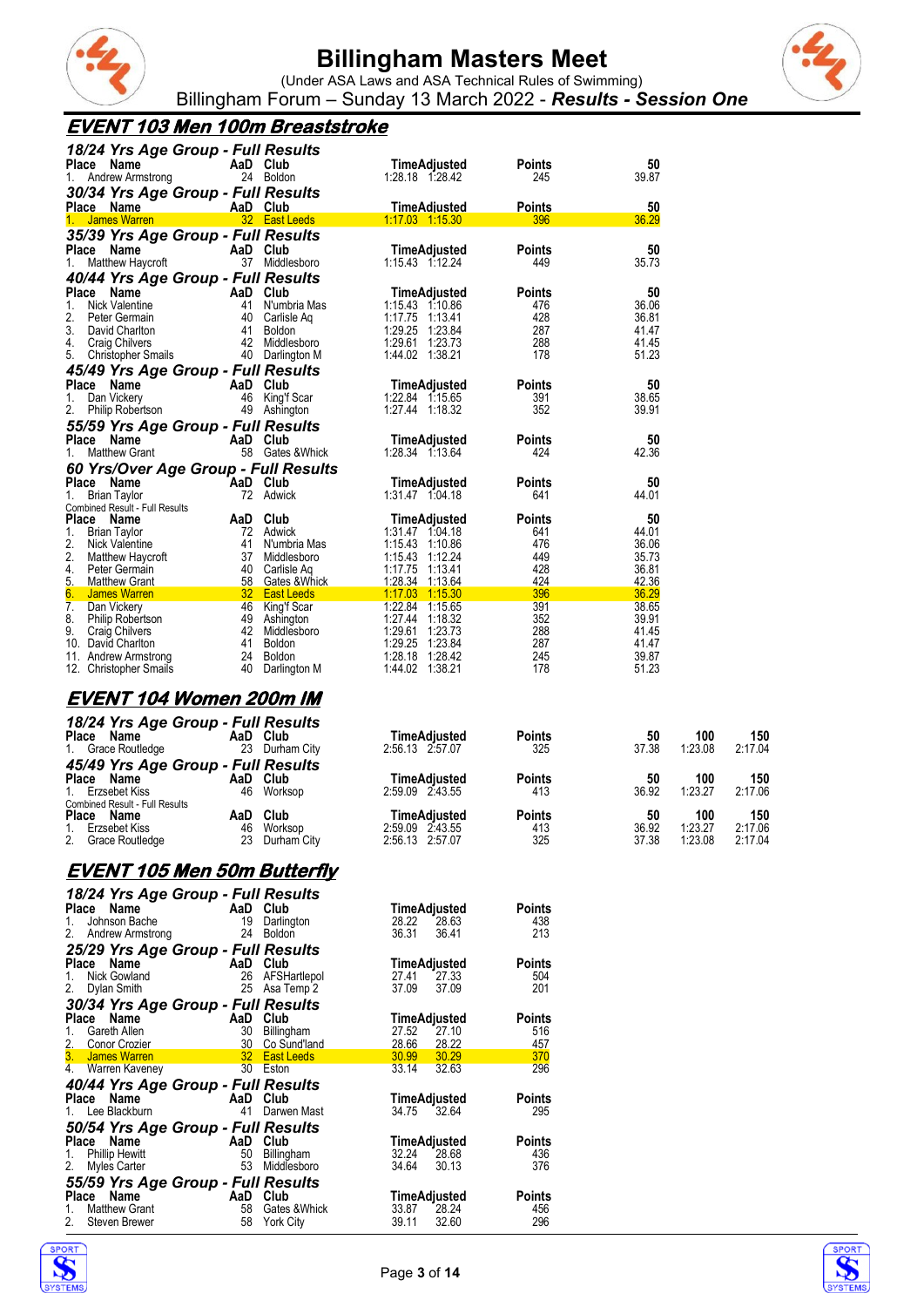



(Under ASA Laws and ASA Technical Rules of Swimming) Billingham Forum – Sunday 13 March 2022 - *Results - Session One*

#### *60 Yrs/Over Age Group - Full Results*

|              | Place Name                     | AaD. | , whi , you will<br>Club |          | <u>TimeAdiusted_</u>   | <b>Points</b> |
|--------------|--------------------------------|------|--------------------------|----------|------------------------|---------------|
| 1.           | David Emerson                  | 60   | <b>East Leeds</b>        | $27.58*$ | <b>(GBR/EUR) 22.55</b> | 897           |
| 2.           | <b>Guy Fawkes</b>              | 63   | <b>Billingham</b>        | 37.48    | 29.69                  | 393           |
| 3.           | <b>Brian Taylor</b>            | 72   | Adwick                   | 40.13    | 28.16                  | 460           |
| 4.           | Alex Brown                     | 78   | <b>Blyth</b>             | 46.34    | 29.01                  | 421           |
|              | Combined Result - Full Results |      |                          |          |                        |               |
| <b>Place</b> | Name                           | AaD  | Club                     |          | TimeAdjusted           | <b>Points</b> |
| 1.           | <b>David Emerson</b>           | 60   | East Leeds               | 27.58    | 22.55                  | 897           |
| 2.           | Gareth Allen                   | 30   | Billingham               | 27.52    | 27.10                  | 516           |
| 3.           | <b>Nick Gowland</b>            | 26   | AFSHartlepol             | 27.41    | 27.33                  | 504           |
| 4.           | <b>Brian Taylor</b>            | 72   | Adwick                   | 40.13    | 28.16                  | 460           |
| 5.           | Conor Crozier                  | 30   | Co Sund'land             | 28.66    | 28.22                  | 457           |
| 6.           | <b>Matthew Grant</b>           | 58   | Gates & Whick            | 33.87    | 28.24                  | 456           |
| 7.           | Johnson Bache                  | 19   | Darlington               | 28.22    | 28.63                  | 438           |
| 8.           | <b>Phillip Hewitt</b>          | 50   | Billingham               | 32.24    | 28.68                  | 436           |
| 9.           | Alex Brown                     | 78   | <b>Blyth</b>             | 46.34    | 29.01                  | 421           |
| 10.          | <b>Guy Fawkes</b>              | 63   | Billingham               | 37.48    | 29.69                  | 393           |
|              | 11. Myles Carter               | 53   | Middlesboro              | 34.64    | 30.13                  | 376           |
| 12.          | <b>James Warren</b>            | 32   | <b>East Leeds</b>        | 30.99    | 30.29                  | 370           |
|              | 13. Steven Brewer              | 58   | York City                | 39.11    | 32.60                  | 296           |
|              | 14. Warren Kaveney             | 30   | Eston                    | 33.14    | 32.63                  | 296           |
|              | 15. Lee Blackburn              | 41   | Darwen Mast              | 34.75    | 32.64                  | 295           |
|              | 16. Andrew Armstrong           | 24   | <b>Boldon</b>            | 36.31    | 36.41                  | 213           |
|              | 17. Dylan Smith                | 25   | Asa Temp 2               | 37.09    | 37.09                  | 201           |

#### **EVENT 106 Men/Women 200m Backstroke**

| MEN 30/34 Yrs Age Group - Full Results<br>Place Name                                                                                              |                         | AaD Club                    |                                    | <b>Points</b>        | 50             | 100                | 150                |
|---------------------------------------------------------------------------------------------------------------------------------------------------|-------------------------|-----------------------------|------------------------------------|----------------------|----------------|--------------------|--------------------|
| 1. James Warren                                                                                                                                   |                         | <b>32 East Leeds</b>        | $2.40.63$ $2.37.02$                | 304                  | 36.42          | 1:16.81            | 1:58.84            |
| <b>MEN 40/44 Yrs Age Group - Full Results</b><br>Place Name<br>1. Nick Valentine                                                                  |                         | AaD Club<br>41 N'umbria Mas | TimeAdjusted<br>2:23.97 2:15.24    | <b>Points</b><br>476 | 50<br>34.43    | 100<br>1:11.01     | 150<br>1:48.02     |
| <b>MEN 60 Yrs/Over Age Group - Full Results</b>                                                                                                   |                         |                             |                                    |                      |                |                    |                    |
| Place Name<br>1.<br>Gordon Dickinson                                                                                                              |                         | AaD Club<br>63 Ashington    | TimeAdjusted<br>3:49.89 3:02.12    | <b>Points</b><br>195 | 50<br>51.70    | 100<br>1:49.94     | 150<br>2:51.87     |
| MEN Combined Result - Full Results<br>Place Name<br>1. Nick Valentine<br>1. Nick Valentine 1. 41 N'umbria Mas<br>2. James Warren 1. 32 East Leeds |                         | AaD Club                    | TimeAdjusted<br>2:23.97 2:15.24    | <b>Points</b><br>476 | 50<br>34.43    | 100<br>1:11.01     | 150<br>1:48.02     |
|                                                                                                                                                   |                         |                             | 2:40.63 2:37.02                    | 304                  | 36.42          | 1:16.81            | 1:58.84            |
| 3. Gordon Dickinson 63 Ashington                                                                                                                  |                         |                             | 3:49.89 3:02.12                    | 195                  | 51.70          | 1:49.94            | 2:51.87            |
| <b>WOMEN 18/24 Yrs Age Group - Full Results</b>                                                                                                   |                         |                             |                                    |                      |                |                    |                    |
| Place Name                                                                                                                                        | AaD Club                |                             | TimeAdjusted                       | <b>Points</b>        | 50             | 100                | 150                |
| 1.<br>Danielle Horner                                                                                                                             |                         | 19 Eston                    | 2:32.76 2:34.99                    | 451                  | 33.90          | 1:13.04            | 1:53.93            |
| 2.<br>Grace Routledge                                                                                                                             |                         | 23 Durham City              | 2:56.57 2:57.51                    | 300                  | 42.06          | 1:25.99            | 2:12.32            |
| <b>WOMEN 45/49 Yrs Age Group - Full Results</b>                                                                                                   |                         |                             |                                    |                      |                |                    |                    |
| Place Name                                                                                                                                        | $\overline{A}$ AaD Club |                             | TimeAdjusted                       | <b>Points</b>        | 50             | 100                | 150                |
| 1. Erzsebet Kiss                                                                                                                                  |                         | 46 Worksop                  | 3:05.20 2:49.13                    | 347                  | 44.88          | 1:31.98            | 2:19.05            |
| 2.<br>Sarah Taylor                                                                                                                                |                         | 46 Eston                    | 3:24.73 3:06.96                    | 257                  | 49.64          | 1:42.10            | 2:35.34            |
| <b>WOMEN Combined Result - Full Results</b>                                                                                                       |                         |                             |                                    |                      |                |                    |                    |
| Place Name                                                                                                                                        |                         | AaD Club                    | TimeAdjusted                       | <b>Points</b>        | 50             | 100                | 150                |
| 1.<br>Danielle Horner<br>2. Erzsebet Kiss                                                                                                         |                         | 19 Eston<br>46 Worksop      | 2:32.76 2:34.99<br>3:05.20 2:49.13 | 451<br>347           | 33.90<br>44.88 | 1:13.04<br>1:31.98 | 1:53.93<br>2:19.05 |
|                                                                                                                                                   |                         | 23 Durham City              | 2:56.57 2:57.51                    | 300                  | 42.06          | 1:25.99            | 2:12.32            |
| 3. Grace Routledge<br>4. Sarah Taylor                                                                                                             |                         | 46 Eston                    | 3:24.73 3:06.96                    | 257                  | 49.64          | 1:42.10            | 2:35.34            |
| <u>EVENT 107 Women 100m Freestyle</u>                                                                                                             |                         |                             |                                    |                      |                |                    |                    |
| 18/24 Yrs Age Group - Full Results                                                                                                                |                         |                             |                                    |                      |                |                    |                    |
| Place Name                                                                                                                                        |                         | AaD Club                    | TimeAdjusted                       | <b>Points</b>        | 50             |                    |                    |
| 1.<br>Gabrielle Burdess                                                                                                                           |                         | 24 Durham City              | 1:09.42 1:09.61                    | 376                  | 33.28          |                    |                    |
| Caitlin Adair                                                                                                                                     |                         | 23 Darlington M             | 1:10.88 1:11.26                    | 350                  | 33.66          |                    |                    |
| 25/29 Yrs Age Group - Full Results                                                                                                                |                         |                             |                                    |                      |                |                    |                    |
| Place Name                                                                                                                                        |                         | AaD Club                    | TimeAdjusted                       | <b>Points</b>        | 50             |                    |                    |
|                                                                                                                                                   |                         |                             | 1:03.56 1:02.79                    | 512                  | 30.82          |                    |                    |
|                                                                                                                                                   |                         |                             | 1:05.59 1:05.21                    | 457                  | 31.66          |                    |                    |
|                                                                                                                                                   |                         |                             | 1:07.58 1:07.19                    | 418                  | 31.85          |                    |                    |
|                                                                                                                                                   |                         |                             | 1.10.26 1.09.41                    | 379                  | 33.48          |                    |                    |
|                                                                                                                                                   |                         |                             | 1:11.19 1:11.19                    | 351                  | 33.98          |                    |                    |
| 30/34 Yrs Age Group - Full Results<br>Place Name<br>1. Lisa Sheehan                                                                               |                         | AaD Club<br>33 Billingham   | TimeAdjusted<br>1:13.71 1:11.78    | <b>Points</b><br>343 | 50<br>34.72    |                    |                    |
| 35/39 Yrs Age Group - Full Results                                                                                                                |                         |                             |                                    |                      |                |                    |                    |
| Place Name<br>Sarah Addison<br>1.                                                                                                                 |                         | AaD Club<br>37 Darlington M | TimeAdjusted<br>1:13.17 1:10.07    | <b>Points</b><br>368 | 50<br>33.99    |                    |                    |



*40/44 Yrs Age Group - Full Results*

*45/49 Yrs Age Group - Full Results*

**Place Name Aarly 2011 Aarly 2012 Additional Aarly 2014**<br>1. Melissa Alderson 43 Ashington 1:51.29 1:43.43 114 52.87 1. Melissa Alderson 43 Ashington 1:51.29 1:43.43 114 52.87

**Place Name AaD Club TimeAdjusted Points 50** 1. Louise Keetley 48 Middlesboro 1:16.65 1:09.11 384 36.42 2. Jayne Blizzard 49 King'f Scar 1:18.29 1:10.12 368 37.40

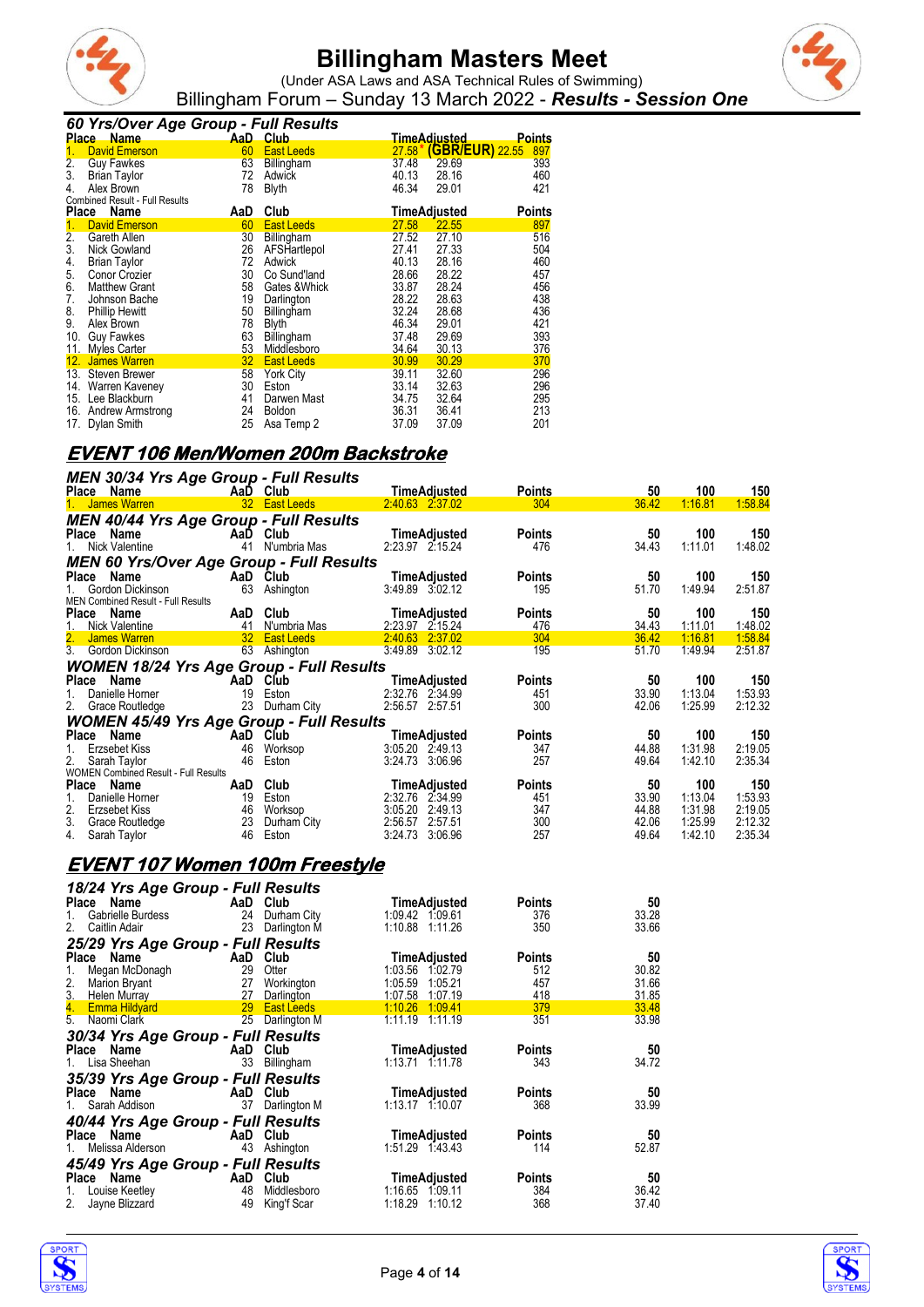



(Under ASA Laws and ASA Technical Rules of Swimming) Billingham Forum – Sunday 13 March 2022 - *Results - Session One*

|                  | 50/54 Yrs Age Group - Full Results                     |                 |                   |                 |                     |               |             |
|------------------|--------------------------------------------------------|-----------------|-------------------|-----------------|---------------------|---------------|-------------|
| Place            | Name                                                   |                 | AaD Club          |                 | <b>TimeAdjusted</b> | <b>Points</b> | 50          |
| 1.               | <b>Nina Williams</b>                                   | 52 <sub>2</sub> | <b>East Leeds</b> | 1:05.59         | 57.50               | 667           | 31.38       |
| 2.               | Stefanie Cappleman                                     | 52              | RichmondDale      | 1:18.35 1:08.68 |                     | 391           | 37.11       |
|                  | 55/59 Yrs Age Group - Full Results                     |                 |                   |                 |                     |               |             |
| Place            | Name                                                   | AaD Club        |                   |                 | TimeAdjusted        | <b>Points</b> | 50          |
| 1.               | Kath Minghella                                         | 58              | King'f Scar       | 1:26.84 1:12.39 |                     | 334           | 41.25       |
|                  |                                                        |                 |                   |                 |                     |               |             |
|                  | 60 Yrs/Over Age Group - Full Results                   |                 | Club              |                 |                     |               |             |
| Place<br>1.      | Name                                                   | AaD<br>66       | Hamilton          | 1:25.77         | TimeAdjusted        | <b>Points</b> | 50<br>41.04 |
|                  | Mary Docherty                                          |                 |                   |                 | 1:05.57             | 450           |             |
| 2.               | Gail Daffern                                           | 72              | Harrogate         | 1:43.22         | 1:12.42             | 334           | 48.12       |
| 3.               | Lindy Woodrow                                          | 68              | Co Sund'land      | 1:44.23 1:17.62 |                     | 271           | 49.55       |
|                  | Combined Result - Full Results<br>Place<br><b>Name</b> | AaD             | Club              |                 | <b>TimeAdjusted</b> | <b>Points</b> | 50          |
| 1.               | <b>Nina Williams</b>                                   | 52              | <b>East Leeds</b> | 1:05.59         | 57.50               | 667           | 31.38       |
| $\overline{2}$ . | Megan McDonagh                                         | 29              | Otter             | 1:03.56         | 1:02.79             | 512           | 30.82       |
| 3.               | Marion Bryant                                          | 27              | Workington        | 1:05.59         | 1:05.21             | 457           | 31.66       |
| 4.               | Mary Docherty                                          | 66              | Hamilton          | 1:25.77         | 1:05.57             | 450           | 41.04       |
| 5.               | Helen Murray                                           | 27              | Darlington        | 1:07.58         | 1:07.19             | 418           | 31.85       |
| 6.               | Stefanie Cappleman                                     | 52              | RichmondDale      | 1:18.35         | 1:08.68             | 391           | 37.11       |
| 7.               | Louise Keetley                                         | 48              | Middlesboro       | 1:16.65         | 1:09.11             | 384           | 36.42       |
| 8.               | <b>Emma Hildyard</b>                                   | 29              | <b>East Leeds</b> | 1:10.26         | 1:09.41             | 379           | 33.48       |
| 9.               | Gabrielle Burdess                                      | 24              | Durham City       | 1:09.42         | 1:09.61             | 376           | 33.28       |
| 10.              | Sarah Addison                                          | 37              | Darlington M      | 1:13.17         | 1:10.07             | 368           | 33.99       |
| 11.              | Jayne Blizzard                                         | 49              | King'f Scar       | 1:18.29         | 1:10.12             | 368           | 37.40       |
| 12.              | Naomi Clark                                            | 25              | Darlington M      | 1:11.19         | 1:11.19             | 351           | 33.98       |
| 13.              | Caitlin Adair                                          | 23              | Darlington M      | 1:10.88         | 1:11.26             | 350           | 33.66       |
| 14.              | Lisa Sheehan                                           | 33              | Billingham        | 1:13.71         | 1:11.78             | 343           | 34.72       |
| 15.              | Kath Minghella                                         | 58              | King'f Scar       | 1:26.84         | 1:12.39             | 334           | 41.25       |
| 16.              | Gail Daffern                                           | 72              | Harrogate         | 1:43.22         | 1:12.42             | 334           | 48.12       |
| 17.              | Lindy Woodrow                                          | 68              | Co Sund'land      | 1:44.23         | 1:17.62             | 271           | 49.55       |
| 18.              | Melissa Alderson                                       | 43              | Ashington         | 1:51.29         | 1:43.43             | 114           | 52.87       |

#### **EVENT 108 Men 50m Freestyle** *18/24 Yrs Age Group - Full Results*

| <b>10/24 113 Age Group - Full Nesults</b><br>Place Name<br>1.<br>Johnson Bache<br>2.<br>Andrew Armstrong<br>Daniel Firbank                                                                                                                                                                                                                                                                                                                                                                                  |                                 | AaD Club<br>19 Darlington<br>24 Boldon<br>21 Middle<br>Middlesboro        | TimeAdjusted<br>25.95<br>30.22<br>DQ                                  | 26.33<br>30.30                   | <b>Points</b><br>448<br>294                      |
|-------------------------------------------------------------------------------------------------------------------------------------------------------------------------------------------------------------------------------------------------------------------------------------------------------------------------------------------------------------------------------------------------------------------------------------------------------------------------------------------------------------|---------------------------------|---------------------------------------------------------------------------|-----------------------------------------------------------------------|----------------------------------|--------------------------------------------------|
| 25/29 Yrs Age Group - Full Results<br>Place Name<br>1.<br>Nick Gowland<br>2.<br>Dylan Smith                                                                                                                                                                                                                                                                                                                                                                                                                 | AaD Club<br>26                  | AFSHartlepol<br>25 Asa Temp 2                                             | TimeAdjusted<br>27.69<br>30.35                                        | 27.61<br>30.35                   | <b>Points</b><br>389<br>293                      |
| 30/34 Yrs Age Group - Full Results<br>Place Name<br>$\begin{array}{r}\n\text{AaD} \quad \text{Club} \\ 30 \quad \text{Co Su} \\ 30 \quad \text{Bill} \\ \hline\n32 \quad \text{East} \\ \hline\n\end{array}$<br>1. Conor Crozier<br>2.<br>Gareth Allen<br>3.<br>James Warren<br>4. Warren Kaveney                                                                                                                                                                                                           |                                 | Co Sund'land<br><b>Billingham</b><br><b>East Leeds</b><br>30 Eston        | TimeAdjusted<br>26.11<br>26.53 26.12<br>28.57 27.93<br>30.00          | 25.71<br>29.54                   | <b>Points</b><br>482<br>459<br>376<br>317        |
| 35/39 Yrs Age Group - Full Results<br>Place Name<br>Ce Name<br>Graham Kennedy<br>38 Boldor<br>1.<br>2.<br>Ben Bailey                                                                                                                                                                                                                                                                                                                                                                                        | 39                              | Boldon<br>King'f Scar                                                     | TimeAdjusted<br>29.29<br>31.70                                        | 27.92<br>30.08                   | <b>Points</b><br>376<br>301                      |
| 40/44 Yrs Age Group - Full Results<br>Place<br>Name<br>AaD Club<br>1.<br>William Appleby<br>2.<br>David Charlton<br>3.<br>Craig Chilvers<br>4.<br>Lee Blackburn<br>5.<br><b>Christopher Smails</b>                                                                                                                                                                                                                                                                                                          | 40<br>- 41<br>42<br>41<br>40    | Workington<br><b>Boldon</b><br>Middlesboro<br>Darwen Mast<br>Darlington M | TimeAdjusted<br>25.07<br>32.53<br>32.92 30.76<br>32.99 30.99<br>37.76 | 23.67<br>30.56<br>35.65          | <b>Points</b><br>617<br>287<br>281<br>275<br>180 |
| 45/49 Yrs Age Group - Full Results<br>Place<br>Name<br>1.<br>Philip Robertson<br>2.<br>Dan Vickery<br>3.<br>lan Sheveling<br>4.<br>Christopher Williams                                                                                                                                                                                                                                                                                                                                                     | AaD<br>49<br>- 46<br>- 49<br>47 | Club<br>Ashington<br>King'f Scar<br>King'f Scar<br>Billingham             | TimeAdjusted<br>31.45<br>31.75<br>31.90<br>33.65                      | 28.17<br>28.99<br>28.57<br>30.54 | <b>Points</b><br>366<br>336<br>351<br>287        |
| 50/54 Yrs Age Group - Full Results<br>Place Name<br>1. Paul Clemence<br>$\frac{1}{2}$ $\frac{1}{2}$ $\frac{1}{2}$ $\frac{1}{2}$ $\frac{1}{2}$ $\frac{1}{2}$ $\frac{1}{2}$ $\frac{1}{2}$ $\frac{1}{2}$ $\frac{1}{2}$ $\frac{1}{2}$ $\frac{1}{2}$ $\frac{1}{2}$ $\frac{1}{2}$ $\frac{1}{2}$ $\frac{1}{2}$ $\frac{1}{2}$ $\frac{1}{2}$ $\frac{1}{2}$ $\frac{1}{2}$ $\frac{1}{2}$ $\frac{1}{2}$<br>2.<br>Robert Wood<br>3.<br><b>Phillip Hewitt</b><br>4.<br>Myles Carter<br>55/59 Yrs Age Group - Full Results | AaD Club<br>50<br>50            | <b>East Leeds</b><br>Darlington M<br>Billingham<br>53 Middlesboro         | <b>TimeAdjusted</b><br>24.39<br>26.59<br>28.89<br>31.01               | 21.38<br>23.65<br>25.70<br>26.98 | <b>Points</b><br>838<br>619<br>482<br>417        |
| Place Name<br>1.<br><b>Matthew Grant</b><br>2.<br>Steven Brewer                                                                                                                                                                                                                                                                                                                                                                                                                                             | AaD Club<br>58<br>58            | Gates & Whick<br>York City                                                | TimeAdjusted<br>31.21<br>32.48                                        | 26.02<br>27.08                   | <b>Points</b><br>465<br>412                      |



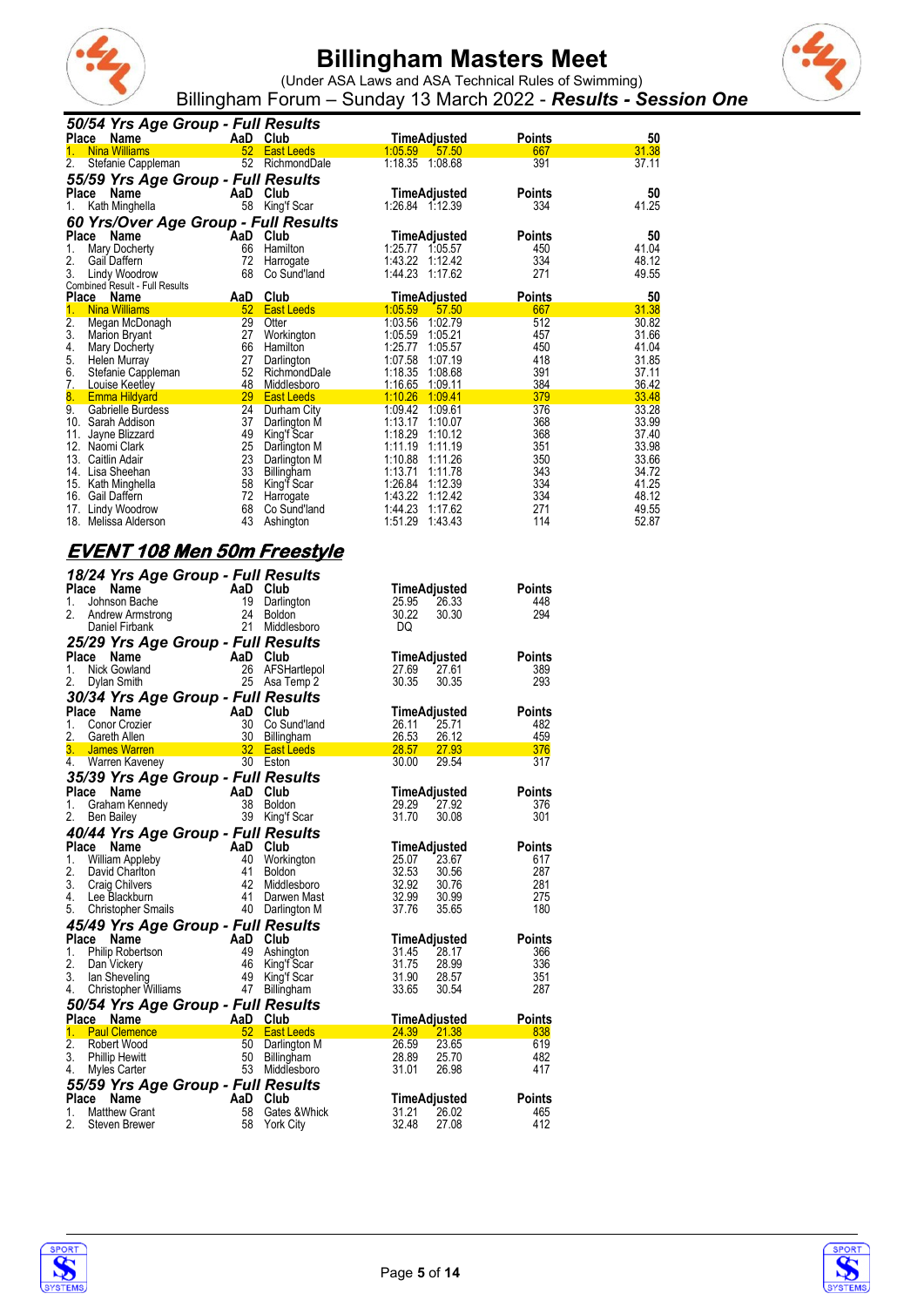



(Under ASA Laws and ASA Technical Rules of Swimming) Billingham Forum – Sunday 13 March 2022 - *Results - Session One*

|                      | 60 Yrs/Over Age Group - Full Results                                                                                                           |                           |                                    |                |                     |               |
|----------------------|------------------------------------------------------------------------------------------------------------------------------------------------|---------------------------|------------------------------------|----------------|---------------------|---------------|
|                      | <b>Place Name</b>                                                                                                                              | <b>Example 1</b> AaD Club |                                    |                | <b>TimeAdiusted</b> | Points        |
| 1.                   | <b>David Emerson</b>                                                                                                                           | 60                        | <b>East Leeds</b>                  | 25.79          | (GBR/EUR) 21.09     | 873           |
| $\overline{2}$ .     | <b>Stewart Rowe</b>                                                                                                                            | 60                        | Scarborough                        | 31.26          | 25.56               | 490           |
| 3.                   | <b>Anthony Pearson</b><br><b>Contract Contract Contract Contract Contract Contract Contract Contract Contract Contract Contract Contract C</b> | 62                        | East Leeds                         | 31.46          | 25.20               | 512           |
| 4.                   | David Hills                                                                                                                                    | 71                        | Co Sund'land                       | 31.66          | 22.57               | 712           |
| 5.                   | Peter French                                                                                                                                   | 64                        | Newcastle                          | 32.39          | 25.37               | 501           |
| 6.                   | <b>Colin Gerrard</b>                                                                                                                           | 75                        | RichmondDale                       | 34.62          | 23.05               | 669           |
| 7.                   | Gordon Dickinson                                                                                                                               | 63                        | Ashington                          | 37.14          | 29.42               | 321           |
| 8.                   | Alex Brown                                                                                                                                     | 78                        | <b>Blyth</b>                       | 38.66          | 24.21               | 577           |
| 9.                   | lan Longster                                                                                                                                   | 64                        | Billingham                         | 41.57          | 32.56               | 237           |
|                      | <b>Guy Fawkes</b>                                                                                                                              | 63                        | Billingham                         | DQ             |                     |               |
| Place                | <b>Combined Result - Full Results</b><br>Name                                                                                                  | AaD                       | Club                               |                | TimeAdjusted        | <b>Points</b> |
| 1.                   | <b>David Emerson</b>                                                                                                                           | 60                        | <b>East Leeds</b>                  | 25.79          | 21.09               | 873           |
| $\overline{2}$ .     | <b>Paul Clemence</b>                                                                                                                           | 52                        | <b>East Leeds</b>                  | 24.39          | 21.38               | 838           |
| $\overline{3}$ .     | David Hills                                                                                                                                    | 71                        | Co Sund'land                       | 31.66          | 22.57               | 712           |
| 4.                   | <b>Colin Gerrard</b>                                                                                                                           | 75                        | RichmondDale                       | 34.62          | 23.05               | 669           |
| 5.                   | Robert Wood                                                                                                                                    | 50                        | Darlington M                       | 26.59          | 23.65               | 619           |
| 6.                   | <b>William Appleby</b>                                                                                                                         | 40                        | Workington                         | 25.07          | 23.67               | 617           |
| 7.                   | Alex Brown                                                                                                                                     | 78                        | <b>Blyth</b>                       | 38.66          | 24.21               | 577           |
| $\overline{\bf 8}$ . | <b>Anthony Pearson</b>                                                                                                                         | 62                        | East Leeds                         | 31.46          | 25.20               | 512           |
| 9.                   | Peter French                                                                                                                                   | 64                        | Newcastle                          | 32.39          | 25.37               | 501           |
|                      | 10. Stewart Rowe                                                                                                                               | 60                        | Scarborough                        | 31.26          | 25.56               | 490           |
| 11.                  | <b>Phillip Hewitt</b>                                                                                                                          | 50                        | Billingham                         | 28.89          | 25.70               | 482           |
|                      | 12. Conor Crozier                                                                                                                              | 30                        | Co Sund'land                       | 26.11          | 25.71               | 482           |
|                      | 13. Matthew Grant                                                                                                                              | 58                        | Gates & Whick                      | 31.21          | 26.02               | 465           |
|                      | 14. Gareth Allen                                                                                                                               | 30                        | Billingham                         | 26.53          | 26.12               | 459           |
|                      | 15. Johnson Bache                                                                                                                              | 19                        | Darlington                         | 25.95          | 26.33               | 448           |
|                      | 16. Myles Carter                                                                                                                               | 53                        | Middlesboro                        | 31.01          | 26.98               | 417           |
|                      | 17. Steven Brewer                                                                                                                              | 58                        | <b>York City</b>                   | 32.48          | 27.08               | 412           |
|                      | 18. Nick Gowland                                                                                                                               | 26                        | AFSHartlepol                       | 27.69          | 27.61               | 389           |
|                      | 19. Graham Kennedy<br>20. James Warren                                                                                                         | 38<br>32                  | <b>Boldon</b><br><b>East Leeds</b> | 29.29<br>28.57 | 27.92<br>27.93      | 376<br>376    |
|                      | 21. Philip Robertson                                                                                                                           | 49                        | Ashington                          | 31.45          | 28.17               | 366           |
|                      | 22. Ian Sheveling                                                                                                                              | 49                        | King'f Scar                        | 31.90          | 28.57               | 351           |
|                      | 23. Dan Vickery                                                                                                                                | 46                        | King'f Scar                        | 31.75          | 28.99               | 336           |
|                      | 24. Gordon Dickinson                                                                                                                           | 63                        | Ashington                          | 37.14          | 29.42               | 321           |
|                      | 25. Warren Kaveney                                                                                                                             | 30                        | Eston                              | 30.00          | 29.54               | 317           |
|                      | 26. Ben Bailey                                                                                                                                 | 39                        | King'f Scar                        | 31.70          | 30.08               | 301           |
|                      | 27. Andrew Armstrong                                                                                                                           | 24                        | <b>Boldon</b>                      | 30.22          | 30.30               | 294           |
|                      | 28. Dylan Smith                                                                                                                                | 25                        | Asa Temp 2                         | 30.35          | 30.35               | 293           |
|                      | 29. Christopher Williams                                                                                                                       | 47                        | Billingham                         | 33.65          | 30.54               | 287           |
|                      | 30. David Charlton                                                                                                                             | 41                        | <b>Boldon</b>                      | 32.53          | 30.56               | 287           |
|                      | 31. Craig Chilvers                                                                                                                             | 42                        | Middlesboro                        | 32.92          | 30.76               | 281           |
|                      | 32. Lee Blackburn                                                                                                                              | 41                        | Darwen Mast                        | 32.99          | 30.99               | 275           |
|                      | 33. Ian Longster                                                                                                                               | 64                        | Billingham                         | 41.57          | 32.56               | 237           |
| 34.                  | <b>Christopher Smails</b>                                                                                                                      | 40                        | Darlington M                       | 37.76          | 35.65               | 180           |

### **EVENT 109 Women 100m Backstroke**

| 18/24 Yrs Age Group - Full Results    |    |                 |                     |               |       |
|---------------------------------------|----|-----------------|---------------------|---------------|-------|
| Place Name                            |    | AaD Club        | <b>TimeAdjusted</b> | <b>Points</b> | 50    |
| Gabrielle Burdess<br>$1_{\cdot}$      | 24 | Durham City     | 1:21.79 1:22.01     | 299           | 38.83 |
| 25/29 Yrs Age Group - Full Results    |    |                 |                     |               |       |
| Place Name                            |    | AaD Club        | <b>TimeAdiusted</b> | <b>Points</b> | 50    |
| 1. Emma Hildvard                      |    | 29 East Leeds   | 1.15.85 1.14.93     | 393           | 36.90 |
| 2. Naomi Clark                        |    | 25 Darlington M | 1:24.34 1:24.34     | 275           | 41.02 |
| <b>Combined Result - Full Results</b> |    |                 |                     |               |       |
| Place Name                            |    | AaD Club        | <b>TimeAdiusted</b> | <b>Points</b> | 50    |
| 1. Emma Hildyard                      |    | 29 East Leeds   | 1.15.85 1.14.93     | 393           | 36.90 |
| 2. Gabrielle Burdess                  | 24 | Durham City     | 1:21.79 1:22.01     | 299           | 38.83 |
| 3 <sub>1</sub><br>Naomi Clark         | 25 | Darlington M    | 1:24.34 1:24.34     | 275           | 41.02 |



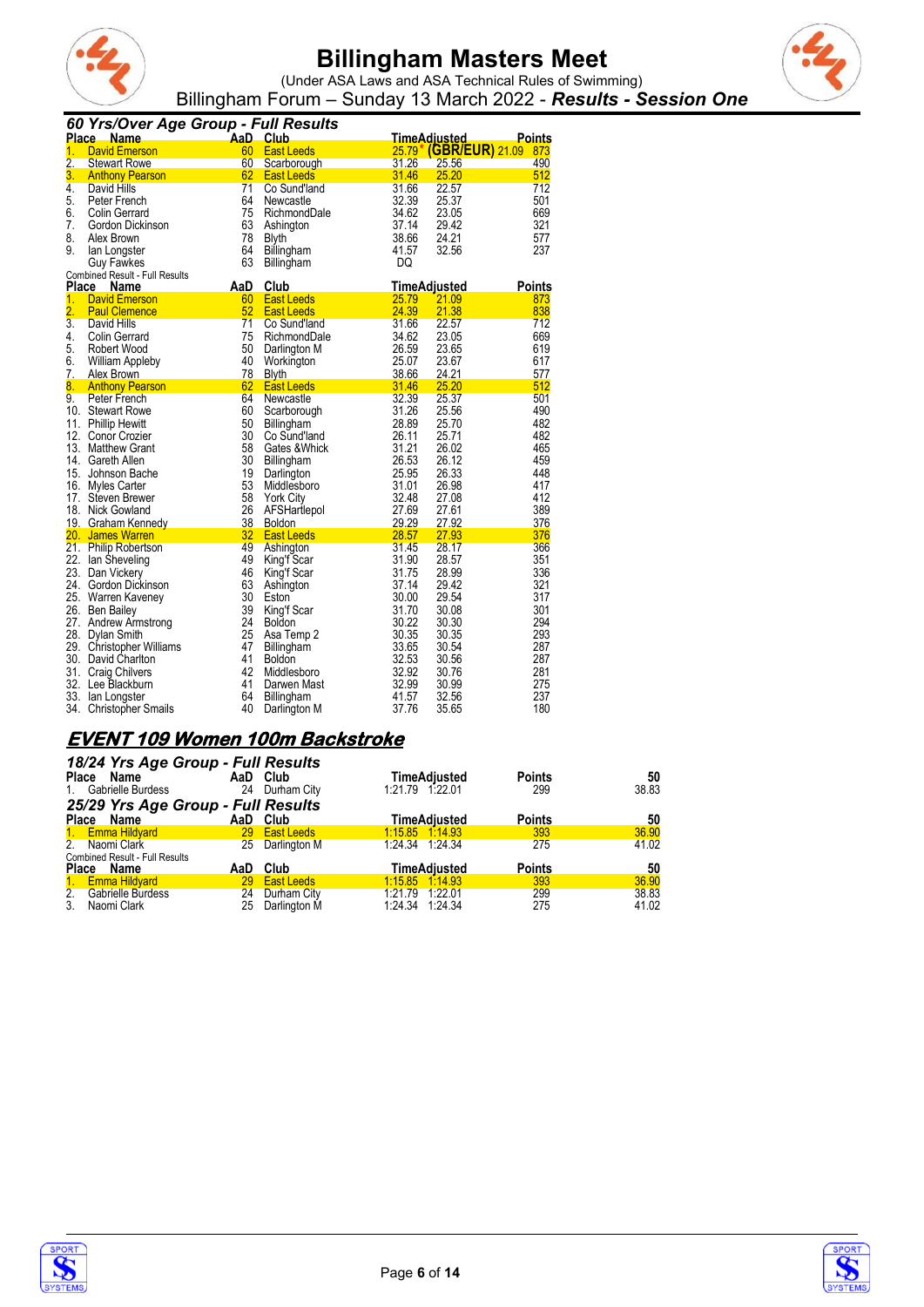



(Under ASA Laws and ASA Technical Rules of Swimming) Billingham Forum – Sunday 13 March 2022 - *Results - Session One*

#### **EVENT 110 Men 50m Breaststroke**

|          | 18/24 Yrs Age Group - Full Results                                                                                                                                                                                                    |          |                                                                       |                            |                                             |               |
|----------|---------------------------------------------------------------------------------------------------------------------------------------------------------------------------------------------------------------------------------------|----------|-----------------------------------------------------------------------|----------------------------|---------------------------------------------|---------------|
| Place    | Name                                                                                                                                                                                                                                  |          | AaD Club<br>19 Darlington<br>19 24 Boldon                             | TimeAdjusted               |                                             | Points        |
| 1.       | Johnson Bache                                                                                                                                                                                                                         |          |                                                                       | 33.85                      | 34.34                                       | 397           |
| 2.       | Andrew Armstrong                                                                                                                                                                                                                      |          |                                                                       | 39.82                      | 39.93                                       | 252           |
|          | 25/29 Yrs Age Group - Full Results                                                                                                                                                                                                    |          |                                                                       |                            |                                             |               |
|          | $\begin{array}{cc}\n\text{AaD} & \text{Club} \\ 26 & \text{AFSH}\n\end{array}$<br>Place Name                                                                                                                                          |          |                                                                       | TimeAdjusted               |                                             | <b>Points</b> |
| 1.       | Nick Gowland                                                                                                                                                                                                                          |          | 26 AFSHartlepol                                                       | 33.08 32.99                |                                             | 448           |
|          | 30/34 Yrs Age Group - Full Results                                                                                                                                                                                                    |          |                                                                       |                            |                                             |               |
|          | Place Name<br>AaD Club<br>32 East Leeds                                                                                                                                                                                               |          |                                                                       | TimeAdjusted               |                                             | <b>Points</b> |
|          | 1. James Warren                                                                                                                                                                                                                       |          |                                                                       | 35.48 34.68                |                                             | 385           |
|          | 35/39 Yrs Age Group - Full Results                                                                                                                                                                                                    |          |                                                                       |                            |                                             |               |
| Place    | Compared to the Marine Company of the Marine Company<br>Matthew Haycroft 37 Middle<br>Graham Kennedy 38 Boldon<br>Ben Bailey 39 King'f                                                                                                |          |                                                                       |                            | TimeAdjusted                                | Points        |
| 1.       |                                                                                                                                                                                                                                       |          | 37 Middlesboro                                                        | 34.06                      | 32.62                                       | 463           |
| 2.<br>3. |                                                                                                                                                                                                                                       |          | 38 Boldon<br>39 King'f Scar                                           | 37.21<br>40.70             | 35.47<br>38.62                              | 360<br>279    |
|          | Ben Bailey                                                                                                                                                                                                                            |          |                                                                       |                            |                                             |               |
|          | 40/44 Yrs Age Group - Full Results                                                                                                                                                                                                    |          |                                                                       |                            |                                             |               |
|          | Place Name                                                                                                                                                                                                                            |          |                                                                       |                            | TimeAdjusted                                | <b>Points</b> |
| 1.<br>2. |                                                                                                                                                                                                                                       |          |                                                                       | 39.43                      | 36.84<br>37.67                              | 321<br>301    |
| 3.       |                                                                                                                                                                                                                                       |          |                                                                       | 40.53<br>40.58             | 38.12                                       | 290           |
| 4.       | Channel Manne Mannel Mannel Mannel Mannel Mannel Mannel Mannel Mannel Mannel Mannel Mannel Mannel Mannel Manne<br>Craig Chilvers 42 Middlesboro<br>Andrew Millar 43 Darlington M<br>David Charlton 41 Boldon<br>Christopher Smails 40 |          |                                                                       | 49.39 46.63                |                                             | 158           |
|          | 45/49 Yrs Age Group - Full Results                                                                                                                                                                                                    |          |                                                                       |                            |                                             |               |
|          | Place Name<br>Cally Many Care Care Many Capital City<br>Can Vickery<br>Dan Vickery<br>Christopher Williams<br>In Sheveling 49 King'f Scar<br>David Jennings 49 King'f Scar<br>David Jennings 49 King'f Scar<br>Darlington M           |          |                                                                       |                            | TimeAdjusted                                | <b>Points</b> |
| 1.       |                                                                                                                                                                                                                                       |          |                                                                       | 37.83                      | 34.55                                       | 390           |
| 2.       |                                                                                                                                                                                                                                       |          |                                                                       | 38.82                      | 34.77                                       | 382           |
| 3.       |                                                                                                                                                                                                                                       |          |                                                                       | 39.54<br>39.62             | 35.88                                       | 348           |
|          | 4. Ian Sheveling                                                                                                                                                                                                                      |          |                                                                       |                            | 35.49                                       | 360           |
| 5.       |                                                                                                                                                                                                                                       |          |                                                                       | 42.94                      | 38.46                                       | 282           |
|          | 50/54 Yrs Age Group - Full Results                                                                                                                                                                                                    |          |                                                                       |                            |                                             |               |
|          | Place Name<br>1. Paul Clemence <b>1. Community 1. Paul Clemence</b>                                                                                                                                                                   |          |                                                                       | <u>TimeAdiusted</u>        |                                             | <b>Points</b> |
|          |                                                                                                                                                                                                                                       |          |                                                                       |                            | $34.00$ $29.81$                             | 607           |
| 2.       | Myles Carter                                                                                                                                                                                                                          |          | 53 Middlesboro                                                        | 38.42                      | 33.42                                       | 431           |
|          |                                                                                                                                                                                                                                       |          |                                                                       |                            |                                             |               |
| 3.       | 53 Middlesbor<br>50 Billingham<br><b>Phillip Hewitt</b>                                                                                                                                                                               |          |                                                                       | 38.90                      | 34.60                                       | 388           |
|          | 55/59 Yrs Age Group - Full Results                                                                                                                                                                                                    |          |                                                                       |                            |                                             |               |
|          | Place Name                                                                                                                                                                                                                            |          |                                                                       |                            | TimeAdjusted                                | <b>Points</b> |
| 1.       | $\overline{A} \overline{B} \overline{C} \overline{C} \overline{C}$<br><b>Matthew Grant</b>                                                                                                                                            |          | 58 Gates & Whick                                                      | 40.89 34.09                |                                             | 406           |
|          | 60 Yrs/Over Age Group - Full Results                                                                                                                                                                                                  |          |                                                                       |                            |                                             |               |
|          | Place Name                                                                                                                                                                                                                            |          |                                                                       | TimeAdjusted               |                                             | <b>Points</b> |
| 1.       | AaD Club<br>72 Adwid<br>Brian Taylor                                                                                                                                                                                                  |          | 72 Adwick                                                             | 38.87                      | 27.27                                       | 793           |
| 2.       | lan Whyte                                                                                                                                                                                                                             | 68       | Co Sund'land                                                          | 50.64                      | 37.71                                       | 300           |
| 3.       | lan Longster<br>Combined Result - Full Results                                                                                                                                                                                        |          | 64 Billingham                                                         | 56.17                      | 43.99                                       | 189           |
|          | Place Name                                                                                                                                                                                                                            |          | Club                                                                  | TimeAdjusted               |                                             | <b>Points</b> |
| 1.       | <b>Brian Taylor</b>                                                                                                                                                                                                                   | AaD      |                                                                       | 38.87 27.27                |                                             | <u>793</u>    |
| 2.       | <b>Paul Clemence</b>                                                                                                                                                                                                                  |          |                                                                       |                            | $\frac{34.00}{24.06}$ $\frac{29.81}{20.06}$ | 607           |
| 3.       | Matthew Haycroft                                                                                                                                                                                                                      |          | 37 Middlesboro                                                        | 34.06 32.62                |                                             | 463           |
| 4.       | Nick Gowland                                                                                                                                                                                                                          |          | معند 172 Adwick<br>72 East Leeds<br>87 Middlesher:<br>26 AFSHartlepol | 33.08 32.99                |                                             | 448           |
| 5.       | Myles Carter                                                                                                                                                                                                                          |          | 53 Middlesboro                                                        |                            |                                             | 431           |
| 6.<br>7. | <b>Matthew Grant</b><br>Johnson Bache                                                                                                                                                                                                 |          | 58 Gates & Whick                                                      | 38.42 33.42<br>40.89 34.09 | 34.34                                       | 406<br>397    |
| 8.       | Dan Vickery                                                                                                                                                                                                                           | - 46     | 19 Darlington<br>King'f Scar                                          | 33.85<br>37.83             | 34.55                                       | 390           |
| 9.       | <b>Phillip Hewitt</b>                                                                                                                                                                                                                 |          | 50 Billingham                                                         | 38.90                      | 34.60                                       | 388           |
|          | 10. James Warren 1988 State 1989 State 1989 State 1989 State 1989 State 1989 State 1989 State 1989 State 1989                                                                                                                         |          |                                                                       | 35.48                      | 34.68                                       | 385           |
|          | 11. Philip Robertson                                                                                                                                                                                                                  | 49       | Ashington                                                             | 38.82                      | 34.77                                       | 382           |
|          | 12. Graham Kennedy                                                                                                                                                                                                                    | 38       | Boldon                                                                | 37.21                      | 35.47                                       | 360           |
|          | 13. Ian Sheveling<br>14. Christopher Williams                                                                                                                                                                                         | 49<br>47 | King'f Scar<br>Billingham                                             | 39.62                      | 35.49                                       | 360           |
|          | 15. Craig Chilvers                                                                                                                                                                                                                    | 42       | Middlesboro                                                           | 39.54<br>39.43             | 35.88<br>36.84                              | 348<br>321    |
|          | 16. Andrew Millar                                                                                                                                                                                                                     | 43       | Darlington M                                                          | 40.53                      | 37.67                                       | 301           |
|          | 17. Ian Whyte                                                                                                                                                                                                                         | 68       | Co Sund'land                                                          | 50.64                      | 37.71                                       | 300           |
|          | 18. David Charlton                                                                                                                                                                                                                    | 41       | <b>Boldon</b>                                                         | 40.58                      | 38.12                                       | 290           |
|          | 19. David Jennings                                                                                                                                                                                                                    | 49       | Darlington M                                                          | 42.94                      | 38.46                                       | 282           |
|          | 20. Ben Bailey                                                                                                                                                                                                                        | 39       | King'f Scar                                                           | 40.70                      | 38.62                                       | 279           |
|          | 21. Andrew Armstrong<br>22. Ian Longster                                                                                                                                                                                              | 24<br>64 | <b>Boldon</b><br>Billingham                                           | 39.82<br>56.17             | 39.93<br>43.99                              | 252<br>189    |



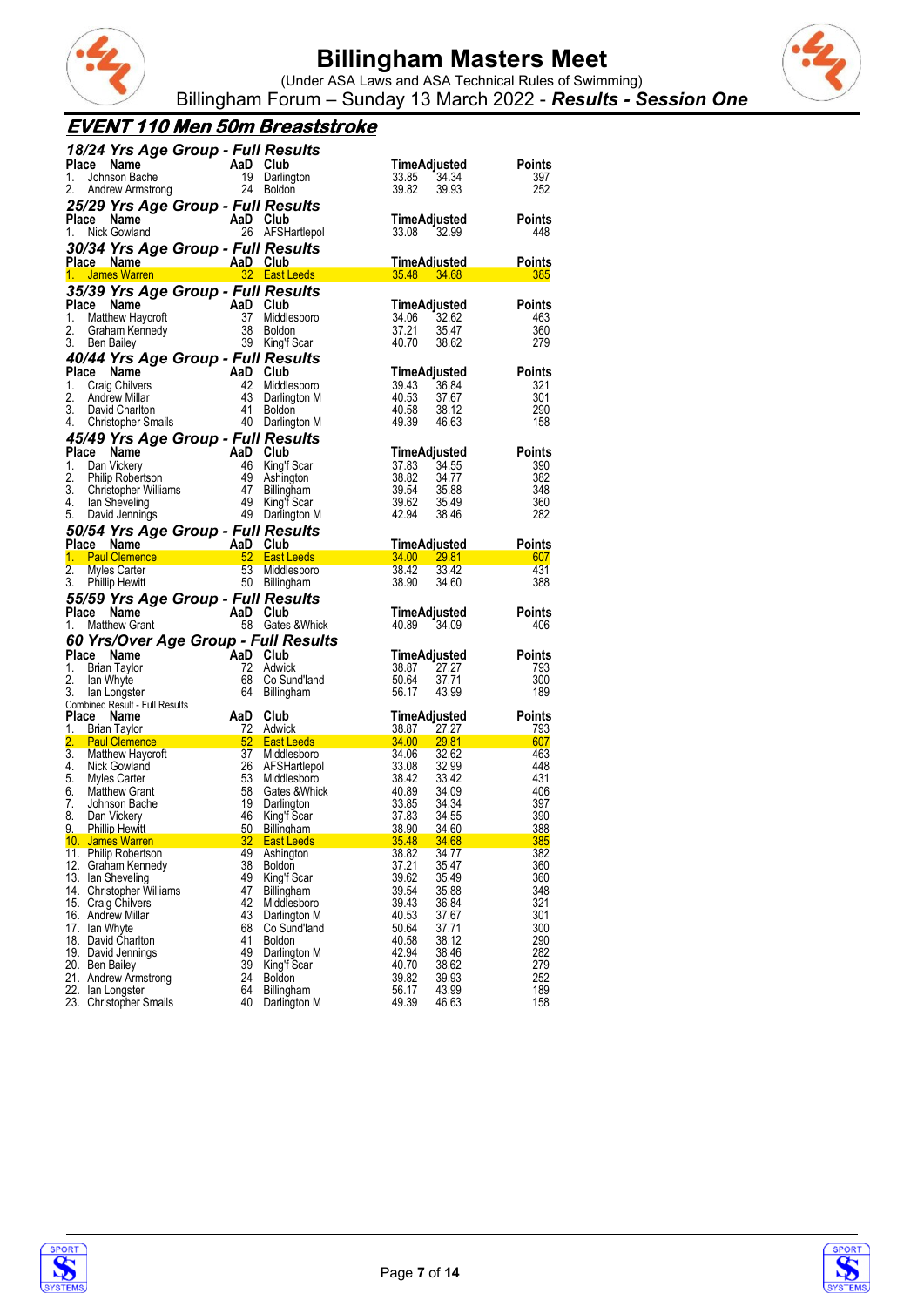



(Under ASA Laws and ASA Technical Rules of Swimming) Billingham Forum – Sunday 13 March 2022 - *Results - Session One*

### **EVENT 111 Women 200m Freestyle**

| 25/29 Yrs Age Group - Full Results    |     |                   |                     |               |       |         |         |
|---------------------------------------|-----|-------------------|---------------------|---------------|-------|---------|---------|
| Place Name                            | AaD | Club              | TimeAdjusted        | Points        | 50    | 100     | 150     |
| Hannah Dry<br>1.                      | 25  | Middlesboro       | 2:18.06 2:18.06     | 511           | 32.68 | 1:07.80 | 1:42.99 |
| 2.<br><b>Marion Bryant</b>            | 27  | Workington        | 2:31.69 2:30.81     | 392           | 34.95 | 1:13.85 | 1:54.86 |
| 3.<br>Helen Murray                    | 27  | Darlington        | 2:32.10 2:31.22     | 389           | 33.61 | 1:11.43 | 1:51.55 |
| 40/44 Yrs Age Group - Full Results    |     |                   |                     |               |       |         |         |
| <b>Place</b><br>Name                  | AaD | Club              | <b>TimeAdjusted</b> | <b>Points</b> | 50    | 100     | 150     |
| Raechel Hogg                          | 43  | Billingham        | 2:48.51 2:36.60     | 350           | 38.44 | 1:21.18 | 2:05.56 |
| 45/49 Yrs Age Group - Full Results    |     |                   |                     |               |       |         |         |
| Place<br>Name                         | AaD | Club              | TimeAdjusted        | <b>Points</b> | 50    | 100     | 150     |
| Erzsebet Kiss                         | 46  | Worksop           | 2:45.21<br>2.30.87  | 392           | 37.41 | 1:19.46 | 2:03.16 |
| 2.<br>Sarah Taylor                    | 46  | Eston             | 2:45.95 2:31.55     | 386           | 38.58 | 1:21.88 | 2:05.74 |
| 3.<br>Louise Keetley                  | 48  | Middlesboro       | 2:49.08<br>2:32.45  | 380           | 38.07 | 1:19.83 | 2:04.08 |
| 50/54 Yrs Age Group - Full Results    |     |                   |                     |               |       |         |         |
| Place Name                            |     | AaD Club          | TimeAdjusted        | <b>Points</b> | 50    | 100     | 150     |
| <b>Nina Williams</b><br>$1_{-}$       |     | 52 East Leeds     | 2.26.26 2:08.21     | 638           | 33.86 | 1:10.84 | 1:48.96 |
| 60 Yrs/Over Age Group - Full Results  |     |                   |                     |               |       |         |         |
| Place Name                            | AaD | Club              | TimeAdjusted        | Points        | 50    | 100     | 150     |
| Joan Edwards                          | 64  | Gates & Whick     | 2:38.62 2:04.23     | 702           | 36.39 | 1:17.38 | 1:58.92 |
| 2.<br>Mary Docherty                   | 66  | Hamilton          | 3:07.34<br>2:23.22  | 458           | 42.41 | 1:29.83 | 2:19.18 |
| 3.<br>Lindy Woodrow                   | 68  | Co Sund'land      | 3:49.19<br>2:50.69  | 270           | 51.08 | 1:50.43 | 2:50.35 |
| <b>Combined Result - Full Results</b> |     |                   |                     |               |       |         |         |
| Place<br>Name                         | AaD | Club              | TimeAdjusted        | Points        | 50    | 100     | 150     |
| Joan Edwards                          | 64  | Gates & Whick     | 2:38.62 2:04.23     | 702           | 36.39 | 1:17.38 | 1:58.92 |
| <b>Nina Williams</b>                  | 52  | <b>East Leeds</b> | 2:26.26<br>2:08.21  | 638           | 33.86 | 1:10.84 | 1:48.96 |
| 3.<br>Hannah Dry                      | 25  | Middlesboro       | 2:18.06<br>2:18.06  | 511           | 32.68 | 1:07.80 | 1:42.99 |
| 4.<br>Mary Docherty                   | 66  | Hamilton          | 3:07.34<br>2:23.22  | 458           | 42.41 | 1:29.83 | 2:19.18 |
| 5.<br><b>Marion Bryant</b>            | 27  | Workington        | 2:31.69<br>2:30.81  | 392           | 34.95 | 1:13.85 | 1:54.86 |
| 6.<br>Erzsebet Kiss                   | 46  | Worksop           | 2:45.21<br>2:30.87  | 392           | 37.41 | 1:19.46 | 2:03.16 |
| 7.<br>Helen Murray                    | 27  | Darlington        | 2:32.10<br>2:31.22  | 389           | 33.61 | 1:11.43 | 1:51.55 |
| 8.<br>Sarah Taylor                    | 46  | Eston             | 2:31.55<br>2:45.95  | 386           | 38.58 | 1:21.88 | 2:05.74 |
| 9.<br>Louise Keetley                  | 48  | Middlesboro       | 2:49.08<br>2:32.45  | 380           | 38.07 | 1:19.83 | 2:04.08 |
| 10.<br>Raechel Hogg                   | 43  | Billingham        | 2:36.60<br>2:48.51  | 350           | 38.44 | 1:21.18 | 2:05.56 |
| 11.<br>Lindy Woodrow                  | 68  | Co Sund'land      | 3:49.19<br>2:50.69  | 270           | 51.08 | 1:50.43 | 2:50.35 |

### **EVENT 112 Men 100m IM**

| 30/34 Yrs Age Group - Full Results                       |                       |                                  |                                    |               |                |
|----------------------------------------------------------|-----------------------|----------------------------------|------------------------------------|---------------|----------------|
| Place<br>Name                                            |                       | AaD Club                         | TimeAdjusted                       | Points        | 50             |
| Conor Crozier<br>1.                                      |                       | 30 Co Sund'land                  | 1:07.10 1:06.06                    | 415           | 30.40          |
| <b>James Warren</b>                                      |                       | 32 East Leeds                    | 1:08.73 1:07.19                    | 394           | 32.27          |
| 35/39 Yrs Age Group - Full Results                       |                       |                                  |                                    |               |                |
| Name<br>Place                                            |                       | AaD Club                         | TimeAdjusted                       | <b>Points</b> | 50             |
| Matthew Haycroft<br>1.                                   |                       | 37 Middlesboro                   | 1:11.03 1:08.02                    | 380           | 34.27          |
| 40/44 Yrs Age Group - Full Results                       |                       |                                  |                                    |               |                |
| Place<br><b>Name</b>                                     |                       | AaD Club                         | <b>TimeAdjusted</b>                | <b>Points</b> | 50             |
| Peter Germain<br>1.                                      | 40                    | Carlisle Ag                      | 1:09.03 1:05.17                    | 432           | 32.38          |
| 2.<br><b>William Appleby</b>                             | 40                    | Workington                       | 1:09.69 1:05.80                    | 420           | 33.06          |
| Lee Blackburn                                            | 41                    | Darwen Mast                      | DQ                                 |               |                |
| 45/49 Yrs Age Group - Full Results                       |                       |                                  |                                    |               |                |
| <b>Place</b><br>Name                                     |                       | AaD Club                         | <b>TimeAdjusted</b>                | <b>Points</b> | 50             |
| Dan Vickery<br>1.                                        | 46                    | King'f Scar                      | 1:19.96 1:13.02                    | 307           | 38.70          |
| 2.<br>Christopher Williams                               | 47                    | Billingham                       | 1:32.27 1:23.74                    | 203           | 43.97          |
| 50/54 Yrs Age Group - Full Results                       |                       |                                  |                                    |               |                |
| Place<br>Name                                            |                       | AaD Club                         | TimeAdjusted                       | <b>Points</b> | 50             |
| <b>Phillip Hewitt</b><br>1.                              |                       | 50 Billingham                    | 1:15.04 1:06.75                    | 402           | 35.62          |
| 55/59 Yrs Age Group - Full Results                       |                       |                                  |                                    |               |                |
| Place<br>Name                                            |                       | AaD Club                         | <b>TimeAdjusted</b>                | <b>Points</b> | 50             |
| <b>Matthew Grant</b><br>1.                               |                       | 58 Gates & Whick                 | 1:18.62 1:05.54                    | 425           | 36.97          |
| 60 Yrs/Over Age Group - Full Results                     |                       |                                  |                                    |               |                |
| Place Name                                               |                       | <b>AaD</b> Club                  | <b>TimeAdjusted</b>                | <b>Points</b> | 50             |
| 1.<br>David Hills                                        | 71                    | Co Sund'land                     | 1:27.93 1:02.68                    | 485           | 42.26          |
| 2.<br><b>Guy Fawkes</b>                                  | 63                    | Billingham                       | 1:28.35<br>1:09.99                 | 349           | 42.88          |
| 3.<br><b>Brian Taylor</b>                                | 72                    | Adwick                           | 1:30.36<br>1:03.40                 | 469           | 45.96          |
| 4.<br>lan Whyte                                          | 68                    | Co Sund'land                     | 1:41.04<br>1:15.25                 | 280           | 49.25          |
| 5.<br>Alex Brown                                         | 78                    | Blyth                            | 1:43.79 1:04.98                    | 436           | 50.69          |
| Combined Result - Full Results                           |                       |                                  |                                    |               |                |
| <b>Place</b><br>Name                                     | AaD                   | Club                             | TimeAdjusted                       | <b>Points</b> | 50             |
| 1.<br>David Hills                                        | 71                    | Co Sund'land                     | 1:27.93 1:02.68                    | 485           | 42.26          |
| 2.<br><b>Brian Taylor</b>                                |                       | 72 Adwick                        | 1:30.36 1:03.40                    | 469           | 45.96          |
| 3.<br>Alex Brown                                         | 78                    | Blyth                            | 1:43.79<br>1:04.98                 | 436           | 50.69          |
| 4.<br>Peter Germain                                      |                       | 40 Carlisle Aq                   | 1:09.03 1:05.17                    | 432           | 32.38          |
| 5.<br><b>Matthew Grant</b>                               | 58                    | Gates & Whick                    | 1:18.62 1:05.54                    | 425           | 36.97          |
| 6.<br><b>William Appleby</b>                             | 40                    | Workington                       | 1:09.69 1:05.80                    | 420           | 33.06          |
| 7.<br>Conor Crozier                                      | 30                    | Co Sund'land                     | 1:07.10<br>1:06.06                 | 415<br>402    | 30.40          |
| 8.<br><b>Phillip Hewitt</b><br>9.<br><b>James Warren</b> | 50<br>32 <sup>2</sup> | Billingham                       | 1:15.04 1:06.75<br>1.08.73 1.07.19 | 394           | 35.62<br>32.27 |
| 10. Matthew Haycroft                                     | 37 <sup>2</sup>       | <b>East Leeds</b><br>Middlesboro | 1:11.03 1:08.02                    | 380           | 34.27          |
| 11. Guy Fawkes                                           | 63                    | Billingham                       | 1:28.35 1:09.99                    | 349           | 42.88          |
| 12. Dan Vickery                                          | 46                    | King'f Scar                      | 1:19.96<br>1:13.02                 | 307           | 38.70          |
| 13. Ian Whyte                                            | 68                    | Co Sund'land                     | 1:41.04<br>1:15.25                 | 280           | 49.25          |
| 14. Christopher Williams                                 | 47                    | Billingham                       | 1:32.27<br>1:23.74                 | 203           | 43.97          |
|                                                          |                       |                                  |                                    |               |                |



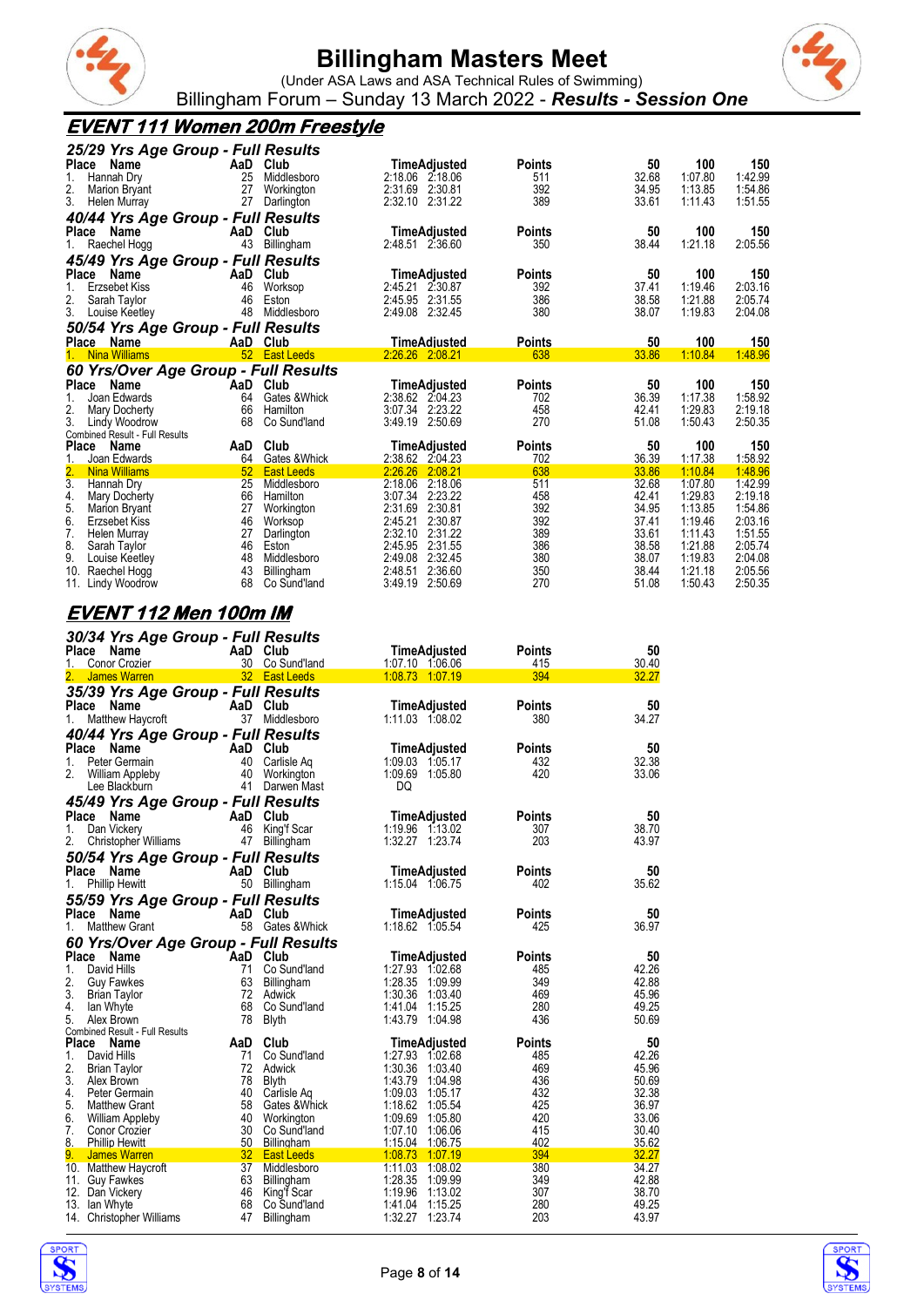



#### **EVENT 201 Men/Women 100m Butterfly**

| MEN 18/24 Yrs Age Group - Full Results<br>Place<br>Name | AaD Club        |                                             | TimeAdjusted        | <b>Points</b> | 50    |
|---------------------------------------------------------|-----------------|---------------------------------------------|---------------------|---------------|-------|
| <b>Richard Murray</b><br>1.                             |                 | 22 Darlington                               | 1:01.62 1:02.10     | 455           | 28.75 |
| <b>MEN 25/29 Yrs Age Group - Full Results</b>           |                 |                                             |                     |               |       |
| Name<br>Place                                           | AaD Club        |                                             | TimeAdjusted        | <b>Points</b> | 50    |
| Nick Gowland<br>1.                                      |                 | 26 AFSHartlepol                             | 58.64<br>58.47      | 545           | 28.21 |
| MEN 30/34 Yrs Age Group - Full Results                  |                 |                                             |                     |               |       |
| Place<br>Name                                           | AaD Club        |                                             | <b>TimeAdjusted</b> | <b>Points</b> | 50    |
| Gareth Allen<br>1.                                      | 30 <sup>°</sup> | Billingham                                  | 1:00.31<br>59.38    | 520           | 27.98 |
| 2.<br>James Warren                                      |                 | 32 East Leeds                               | 1.11.31 1.09.71     | 321           | 32.22 |
| 3. Warren Kaveney                                       |                 | 30 Eston                                    | 1:16.95 1:15.76     | 250           | 36.55 |
| MEN 40/44 Yrs Age Group - Full Results                  |                 |                                             |                     |               |       |
| Place Name                                              | AaĎ             | Club                                        | TimeAdjusted        | <b>Points</b> | 50    |
| Nick Valentine<br>1.                                    | 41              | N'umbria Mas                                | 1:02.82<br>59.01    | 530           | 29.80 |
| 2.<br>Lee Blackburn                                     | 41              | Darwen Mast                                 | 1:22.19 1:17.21     | 236           | 37.69 |
| MEN Combined Result - Full Results                      |                 |                                             |                     |               |       |
| Place Name                                              | AaD Club        |                                             | TimeAdjusted        | Points        | 50    |
| Nick Gowland<br>1.                                      |                 | 26 AFSHartlepol                             | 58.64<br>58.47      | 545           | 28.21 |
| 2.<br>Nick Valentine                                    | 41              | N'umbria Mas                                | 1:02.82<br>59.01    | 530           | 29.80 |
| 3.<br>Gareth Allen                                      |                 | 30 Billingham                               | 1:00.31<br>59.38    | 520           | 27.98 |
| 4.<br><b>Richard Murray</b>                             | 22              | Darlington                                  | 1:01.62 1:02.10     | 455           | 28.75 |
| 5.<br><b>James Warren</b>                               |                 | 32 East Leeds <b>East Alleged</b> East 2014 | 1.11.31<br>1:09.71  | 321           | 32.22 |
| 6.<br><b>Warren Kaveney</b>                             |                 | 30 Eston                                    | 1:16.95 1:15.76     | 250           | 36.55 |
| 7.<br>Lee Blackburn                                     |                 | 41 Darwen Mast                              | 1:22.19 1:17.21     | 236           | 37.69 |
| <b>WOMEN 18/24 Yrs Age Group - Full Results</b>         |                 |                                             |                     |               |       |
| Place Name                                              | AaD Club        |                                             | TimeAdjusted        | Points        | 50    |
| Grace Routledge<br>1.                                   |                 | 23 Durham City                              | 1:22.42 1:22.86     | 286           | 37.61 |
| 2.<br>Gabrielle Burdess                                 |                 | 24 Durham City                              | 1:23.53 1:23.76     | 277           | 37.34 |
| <b>WOMEN 45/49 Yrs Age Group - Full Results</b>         |                 |                                             |                     |               |       |
| Place Name                                              | AaD Club        |                                             | <b>TimeAdjusted</b> | Points        | 50    |
| 1.                                                      |                 |                                             | 1:20.46 1:13.48     | 410           | 36.77 |
| Erzsebet Kiss                                           |                 | 46 Worksop                                  |                     |               |       |
| WOMEN 60 Yrs/Over Age Group - Full Results              |                 |                                             |                     |               |       |
| Place Name                                              | AaD Club        |                                             | TimeAdjusted        | Points        | 50    |
| Jane Teague                                             | 61              | Darlington                                  | 1:24.78 1:08.62     | 504           | 41.73 |
| <b>WOMEN Combined Result - Full Results</b>             |                 |                                             |                     |               |       |
| Place Name                                              | AaD Club        |                                             | TimeAdjusted        | Points        | 50    |
| 1.<br>Jane Teague                                       |                 | 61 Darlington                               | 1:24.78 1.08.62     | 504           | 41.73 |
| 2.<br>Erzsebet Kiss                                     | 46              | Worksop                                     | 1:20.46<br>1.13.48  | 410           | 36.77 |
| 3.<br>Grace Routledge                                   | 23              | Durham City                                 | 1:22.42<br>1:22.86  | 286           | 37.61 |
| 4.<br>Gabrielle Burdess                                 | 24              | Durham City                                 | 1:23.53<br>1:23.76  | 277           | 37.34 |

#### **EVENT 202 Men 50m Backstroke**

| 1.<br>2. | 30/34 Yrs Age Group - Full Results<br>Place Name<br>Conor Crozier<br><b>James Warren</b> | AaD Club<br>30 | Co Sund'land<br>32 East Leeds | TimeAdjusted<br>30.00<br>34.59 33.81 | 29.54 | Points<br>425<br>283 |
|----------|------------------------------------------------------------------------------------------|----------------|-------------------------------|--------------------------------------|-------|----------------------|
|          | 50/54 Yrs Age Group - Full Results                                                       |                |                               |                                      |       |                      |
| 1.       | Place Name<br><b>Phillip Hewitt</b>                                                      | AaD<br>50      | Club<br>Billingham            | TimeAdjusted<br>36.54 32.50          |       | <b>Points</b><br>319 |
|          | 55/59 Yrs Age Group - Full Results                                                       |                |                               |                                      |       |                      |
|          | Place Name                                                                               | AaD            | Club                          | TimeAdjusted                         |       | <b>Points</b>        |
| 1.       | Steven Brewer                                                                            | 58             | York City                     | 42.15                                | 35.14 | 252                  |
|          | 60 Yrs/Over Age Group - Full Results                                                     |                |                               |                                      |       |                      |
|          | Place Name                                                                               | AaD Club       |                               | TimeAdjusted                         |       | <b>Points</b>        |
| 1.       | Peter French                                                                             | 64             | Newcastle                     | 42.34                                | 33.16 | 300                  |
| 2.       | Gordon Dickinson                                                                         | 63             | Ashington                     | 47.86                                | 37.91 | 201                  |
|          | <b>Combined Result - Full Results</b>                                                    |                |                               |                                      |       |                      |
| Place    | Name                                                                                     | AaD            | Club                          | TimeAdjusted                         |       | <b>Points</b>        |
| 1.       | Conor Crozier                                                                            | 30             | Co Sund'land                  | 30.00                                | 29.54 | 425                  |
| 2.       | <b>Phillip Hewitt</b>                                                                    | 50             | Billingham                    | 36.54                                | 32.50 | 319                  |
| 3.       | Peter French                                                                             | 64             | Newcastle                     | 42.34 33.16                          |       | 300                  |
| 4.       | James Warren                                                                             | 32             | <b>East Leeds</b>             | 34.59                                | 33.81 | 283                  |
|          | 5. Steven Brewer                                                                         | 58             | <b>York City</b>              | 42.15                                | 35.14 | 252                  |
| 6.       | Gordon Dickinson                                                                         | 63             | Ashington                     | 47.86                                | 37.91 | 201                  |



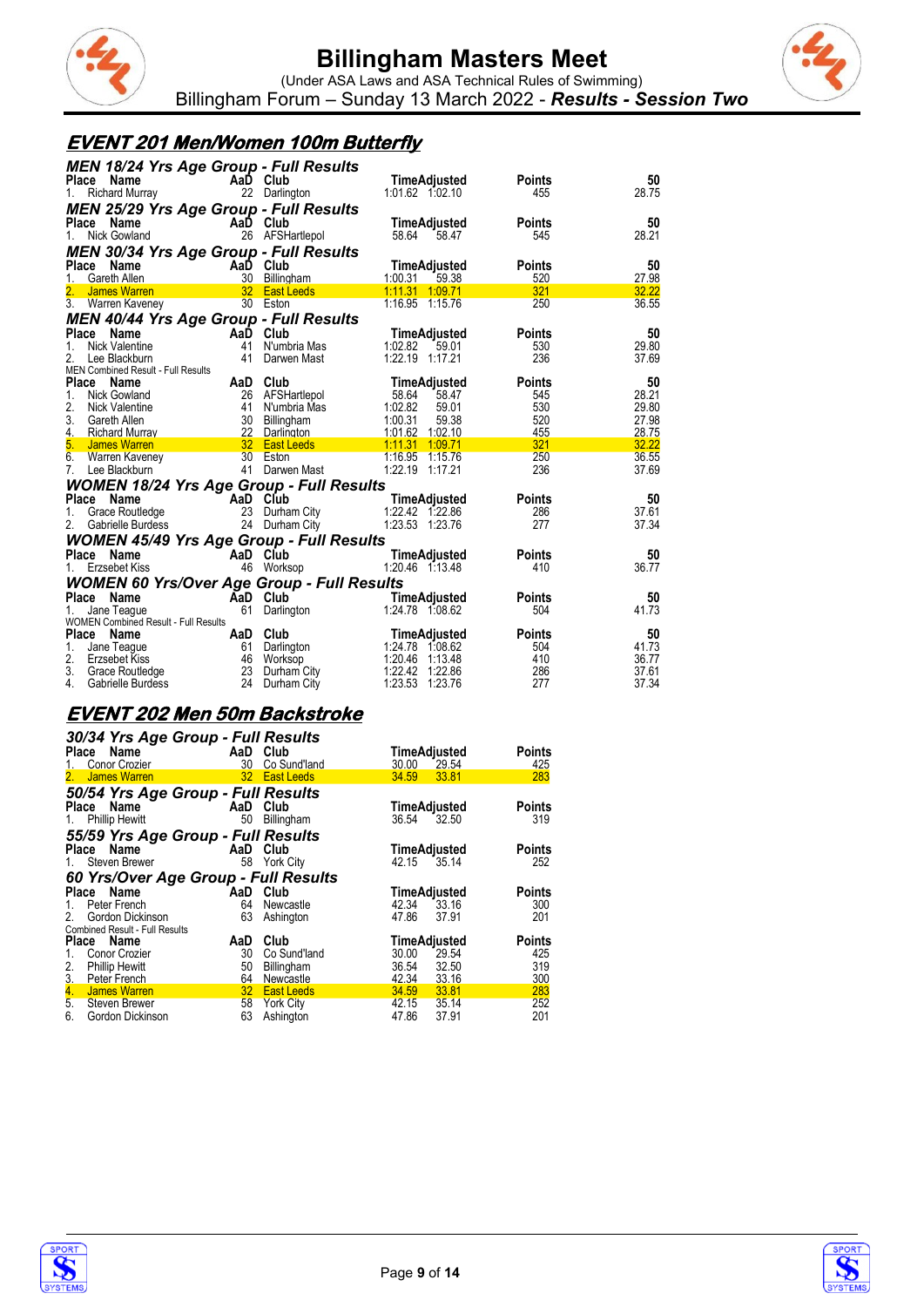



(Under ASA Laws and ASA Technical Rules of Swimming) Billingham Forum – Sunday 13 March 2022 - *Results - Session Two*

### **EVENT 203 Women 100m Breaststroke**

| 18/24 Yrs Age Group - Full Results    |                |                     |               |       |
|---------------------------------------|----------------|---------------------|---------------|-------|
| Place Name                            | AaD Club       | <b>TimeAdjusted</b> | <b>Points</b> | 50    |
| Gabrielle Burdess<br>1.               | 24 Durham City | 1:34.03 1:34.29     | 289           | 43.85 |
| 25/29 Yrs Age Group - Full Results    |                |                     |               |       |
| Place Name                            | AaD Club       | <b>TimeAdjusted</b> | <b>Points</b> | 50    |
| 27<br>1. Helen Murray                 | Darlington     | 1:25.49 1:24.99     | 395           | 39.72 |
| 40/44 Yrs Age Group - Full Results    |                |                     |               |       |
| Place Name                            | AaD Club       | TimeAdjusted        | <b>Points</b> | 50    |
| 1. Melissa Alderson                   | 43 Ashington   | 1:51.61 1:43.72     | 217           | 53.37 |
| 60 Yrs/Over Age Group - Full Results  |                |                     |               |       |
| Place Name                            | AaD Club       | <b>TimeAdjusted</b> | <b>Points</b> | 50    |
| Gail Daffern<br>$1_{\cdot}$           | 72 Harrogate   | 2:05.01 1:27.71     | 359           | 58.04 |
| <b>Combined Result - Full Results</b> |                |                     |               |       |
| Place Name<br>AaD                     | Club           | <b>TimeAdjusted</b> | <b>Points</b> | 50    |
| 27<br>Helen Murray<br>1.              | Darlington     | 1:25.49 1:24.99     | 395           | 39.72 |
| Gail Daffern<br>2.<br>72              | Harrogate      | 2:05.01<br>1:27.71  | 359           | 58.04 |
| 3.<br>24<br>Gabrielle Burdess         | Durham City    | 1:34.03<br>1:34.29  | 289           | 43.85 |
| 43<br>4.<br>Melissa Alderson          | Ashington      | 1:43.72<br>1:51.61  | 217           | 53.37 |

### **EVENT 204 Men 200m IM**

| 30/34 Yrs Age Group - Full Results    |     |               |                 |               |       |         |         |
|---------------------------------------|-----|---------------|-----------------|---------------|-------|---------|---------|
| Place<br>Name                         |     | AaD Club      | TimeAdiusted    | <b>Points</b> | 50    | 100     | 150     |
| 1. James Warren                       |     | 32 East Leeds | 2:31.36 2:27.96 | 406           | 32.55 | 1:14.14 | 1:57.11 |
| 40/44 Yrs Age Group - Full Results    |     |               |                 |               |       |         |         |
| Place Name                            |     | AaD Club      | TimeAdjusted    | <b>Points</b> | 50    | 100     | 150     |
| 1. Peter Germain                      | 40  | Carlisle Ag   | 2:32.71 2:24.18 | 439           | 32.70 | 1:13.08 | 1:57.06 |
| 60 Yrs/Over Age Group - Full Results  |     |               |                 |               |       |         |         |
| Place<br>Name                         | AaD | Club          | TimeAdiusted    | <b>Points</b> | 50    | 100     | 150     |
| 1. Alex Brown                         | 78  | <b>Blyth</b>  | 3:52.90 2:25.82 | 424           | 50.28 | 1:52.27 | 3:02.63 |
| <b>Combined Result - Full Results</b> |     |               |                 |               |       |         |         |
| Name<br>Place                         | AaD | Club          | TimeAdiusted    | <b>Points</b> | 50    | 100     | 150     |
| Peter Germain                         | 40  | Carlisle Ag   | 2:32.71 2:24.18 | 439           | 32.70 | 1:13.08 | 1:57.06 |
| 2.<br>Alex Brown                      | 78  | <b>Blyth</b>  | 3:52.90 2:25.82 | 424           | 50.28 | 1:52.27 | 3:02.63 |
| 3. James Warren                       |     | 32 East Leeds | 2.31.36 2.27.96 | 406           | 32.55 | 1:14.14 | 1:57.11 |

#### **EVENT 205 Women 50m Butterfly**

| 18/24 Yrs Age Group - Full Results                    |          |                                 |                                  |               |
|-------------------------------------------------------|----------|---------------------------------|----------------------------------|---------------|
| Place<br>Name                                         | AaD Club |                                 | TimeAdjusted                     | <b>Points</b> |
| 1.<br>Danielle Horner                                 | 19       | Eston                           | 33.07<br>32.59                   | 400           |
| 2.<br>Caitlin Adair                                   | 23       | Darlington M                    | 35.17<br>35.36                   | 327           |
| 3.<br>Grace Routledge                                 | 23       | Durham City                     | 37.06<br>37.26                   | 280           |
| 25/29 Yrs Age Group - Full Results                    |          |                                 |                                  |               |
| Place<br>AaD<br>$\frac{27}{27}$<br>Name               |          | Club                            | TimeAdjusted                     | <b>Points</b> |
| 1.<br><b>Marion Bryant</b>                            |          | Workington                      | 33.50<br>33.31                   | 392           |
| 2.<br>Helen Murray                                    |          | Darlington                      | 36.09<br>35.88                   | 313           |
| 35/39 Yrs Age Group - Full Results                    |          |                                 |                                  |               |
| Place<br>Name                                         |          | AaD Club                        | TimeAdjusted                     | <b>Points</b> |
| Kim Ridley<br>1.                                      |          | 38 RichmondDale                 | 38.78<br>36.97                   | 286           |
| 45/49 Yrs Age Group - Full Results                    |          |                                 |                                  |               |
| Place<br>Name<br>AaD Club                             |          |                                 | TimeAdjusted                     | <b>Points</b> |
| $1_{-}$<br>Erzsebet Kiss                              |          | Worksop                         | 34.35<br>31.37                   | 469           |
| 2.<br>Jayne Blizzard                                  | 49       | King'f Scar                     | 40.63<br>36.39                   | 300           |
| 50/54 Yrs Age Group - Full Results                    |          |                                 |                                  |               |
| Place<br>Name                                         |          | AaD Club                        | TimeAdjusted                     | Points        |
| 1.<br>Samantha Edwardson                              | 52       | Darlington M                    | 42.83<br>37.55                   | 273           |
|                                                       |          |                                 |                                  |               |
|                                                       |          |                                 |                                  |               |
| 55/59 Yrs Age Group - Full Results<br>Place<br>Name   |          |                                 |                                  | <b>Points</b> |
| AaD Club<br>Jayne Simpson<br>1.                       |          | 55 Boldon                       | TimeAdjusted<br>37.14 31.79      | 451           |
|                                                       |          |                                 |                                  |               |
| 60 Yrs/Over Age Group - Full Results<br>Place<br>Name |          |                                 |                                  | Points        |
| 1 Jane Teague                                         |          | <b>Darlington</b>               | TimeAdjusted<br>$37,73$ $30,54$  | 508           |
| AaD Club<br>61 Darling<br><b>Noreen Edery</b>         | 71       | <b>East Leeds</b>               | $47.45*$<br>33.83                | 374           |
| <b>Combined Result - Full Results</b>                 |          |                                 |                                  |               |
| Place<br>Name                                         | AaD      | Club                            | TimeAdjusted                     | Points        |
| 1.<br>Jane Teague                                     | 61       | Darlington                      | 37.73<br>30.54                   | 508           |
| 2.<br>Erzsebet Kiss                                   | 46       | Worksop                         | 34.35<br>31.37                   | 469           |
| 3. Jayne Simpson                                      | 55       | <b>Boldon</b>                   | 37.14<br>31.79                   | 451           |
| 4.<br>Danielle Horner<br>5.                           | 19<br>27 | Eston                           | 32.59<br>33.07                   | 400<br>392    |
| Marion Bryant<br>6.<br><b>Noreen Edery</b>            | 71       | Workington<br><b>East Leeds</b> | 33.50<br>33.31<br>33.83<br>47.45 | 374           |
| $\overline{7}$ .<br>Caitlin Adair                     | 23       | Darlington M                    | 35.36<br>35.17                   | 327           |
| 8.<br>Helen Murray                                    | 27       | Darlington                      | 36.09<br>35.88                   | 313           |
| 9.<br>Jayne Blizzard                                  | 49       | King'f Scar                     | 40.63<br>36.39                   | 300           |
| 10. Kim Ridley                                        | 38       | RichmondDale                    | 38.78<br>36.97                   | 286           |
| 11. Grace Routledge<br>12. Samantha Edwardson         | 23<br>52 | Durham City<br>Darlington M     | 37.26<br>37.06<br>42.83<br>37.55 | 280<br>273    |



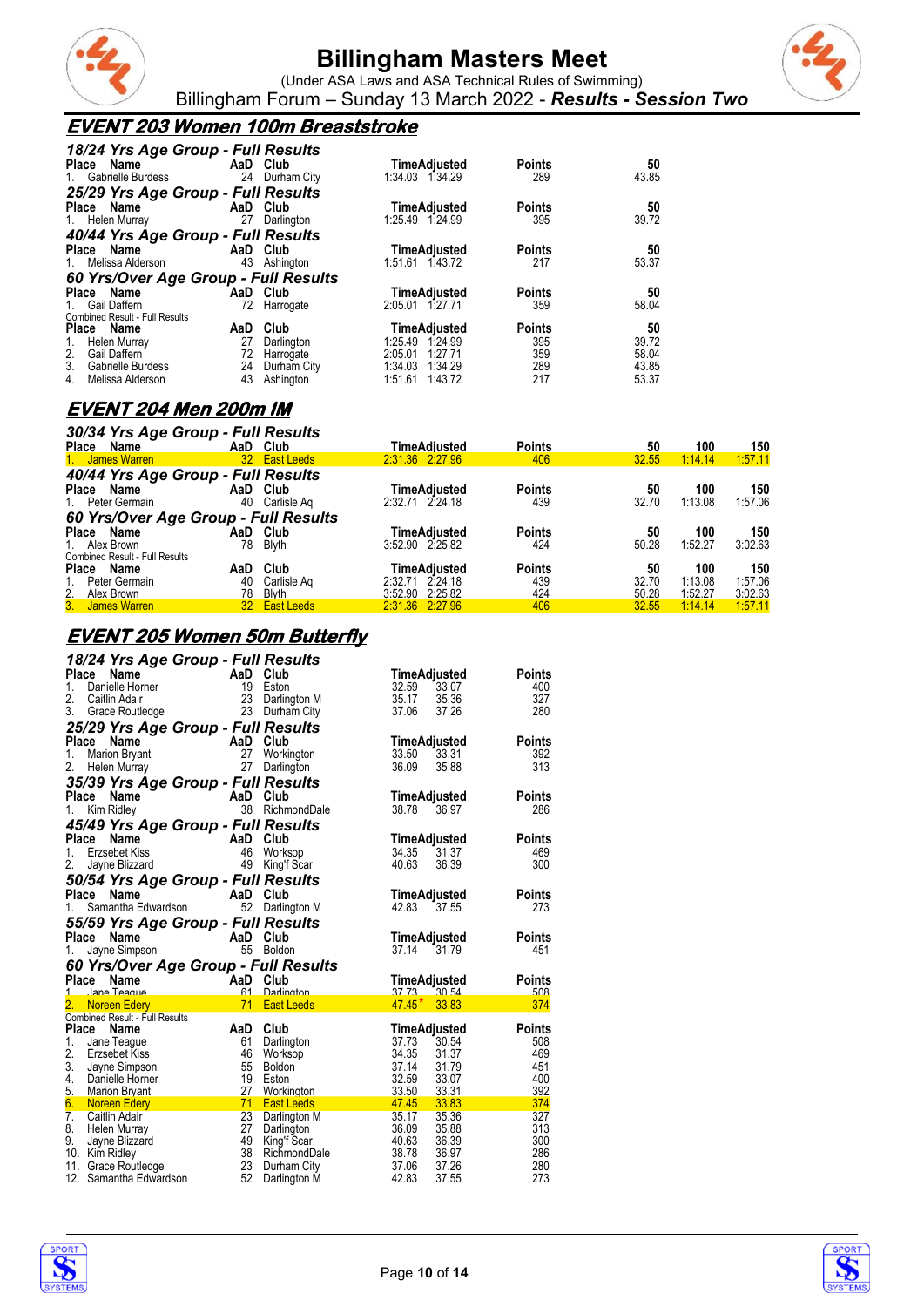

(Under ASA Laws and ASA Technical Rules of Swimming) Billingham Forum – Sunday 13 March 2022 - *Results - Session Two*



### **EVENT 206 Men/Women 200m Breaststroke**

|                        | <b>MEN 18/24 Yrs Age Group - Full Results</b><br>Place Name<br>1. Richard Murray                                                    |                  | AaD Club<br>22 Darlington                                              | TimeAdjusted<br>2:41.09 2:42.35                                       | <b>Points</b><br>405               | 50                   | 100                       | 150                       |
|------------------------|-------------------------------------------------------------------------------------------------------------------------------------|------------------|------------------------------------------------------------------------|-----------------------------------------------------------------------|------------------------------------|----------------------|---------------------------|---------------------------|
|                        | <b>MEN 30/34 Yrs Age Group - Full Results</b><br>Place Name                                                                         |                  | AaD Club                                                               | <b>TimeAdjusted</b><br>DQ 3                                           | Points                             | 50                   | 100                       | 150                       |
|                        | MEN 40/44 Yrs Age Group - Full Results<br>Place Name<br>1. Nick Valentine<br>Craig Chilvers                                         |                  | AaD Club<br>41 N'umbria Mas<br>42 Middlesboro                          | TimeAdjusted<br>2:40.79 2:31.04<br>DQ 3                               | <b>Points</b><br>503               | 50<br>36.77          | 100<br>1:18.77            | 150<br>2:00.31            |
| 1.                     | MEN 60 Yrs/Over Age Group - Full Results<br>Place Name<br>and the contract of<br>Brian Taylor<br>MEN Combined Result - Full Results |                  | AaD Club<br>72 Adwick                                                  | TimeAdjusted<br>3:31.63 2:28.48                                       | <b>Points</b><br>530               | 50<br>48.32          | 100<br>1:43.00            | 150<br>2:37.70            |
|                        | riace Name<br>1. Brian Taylor<br>2. Nick Valentine<br>3. Bisham M<br>3. Richard Murray                                              |                  | AaD Club<br>72 Adwick<br>14 Auwich<br>41 N'umbria Mas<br>22 Darlington | TimeAdjusted<br>3:31.63 2:28.48<br>2:40.79 2:31.04<br>2.41.09 2.42.35 | <b>Points</b><br>530<br>503<br>405 | 50<br>48.32<br>36.77 | 100<br>1:43.00<br>1:18.77 | 150<br>2:37.70<br>2:00.31 |
|                        | <u>EVENT 207 Men 100m Freestyle</u>                                                                                                 |                  |                                                                        |                                                                       |                                    |                      |                           |                           |
|                        | 18/24 Yrs Age Group - Full Results<br>Place Name<br>1. Johnson Bache                                                                |                  | AaD Club<br>19 Darlington                                              | TimeAdjusted<br>56.33 57.15                                           | Points<br>486                      | 50<br>27.51          |                           |                           |
| 1.                     | 25/29 Yrs Age Group - Full Results<br>Place Name<br><b>Example 2 AaD</b> Club<br>Dylan Smith<br>30/34 Yrs Age Group - Full Results  |                  | 25 Asa Temp 2                                                          | TimeAdjusted<br>1:10.66 1:10.66                                       | Points<br>257                      | 50<br>33.16          |                           |                           |
|                        | Place Name<br>1. Gareth Allen<br>2. Conor Crozier                                                                                   |                  | AaD Club<br>30 Billingham<br>30 Co Sund'land                           | TimeAdjusted<br>57.64<br>56.75<br>59.68<br>58.76                      | Points<br>496<br>447               | 50<br>28.02<br>28.13 |                           |                           |
|                        | 3. James Warren<br>4. Warren Kaveney                                                                                                |                  | 30 Eston                                                               | 1:02.42 1:01.02<br>1:09.78 1:08.70                                    | 399<br>279                         | 29.55<br>33.55       |                           |                           |
|                        | 40/44 Yrs Age Group - Full Results<br>Place Name<br>1. Christopher Smails<br>45/49 Yrs Age Group - Full Results                     |                  | AaD Club<br>40 Darlington M                                            | TimeAdjusted<br>1:25.57 1:20.79                                       | Points<br>172                      | 50<br>40.60          |                           |                           |
|                        | Place Name<br>AaD Club<br>1. Dan Vickery<br>2. David Jennings<br>Christopher Williams                                               |                  | 46 King'f Scar<br>49 Darlington M<br>47 Billingham                     | TimeAdjusted<br>1:12.04 1:05.79<br>1:24.05 1:15.28<br>DQ 3            | Points<br>318<br>212               | 50<br>34.83<br>40.75 |                           |                           |
|                        | 50/54 Yrs Age Group - Full Results<br>Place Name AaD Club<br>1. Paul Clemence                                                       |                  | <b>Example 12 52 East Leeds</b>                                        | TimeAdjusted<br>55.70<br>48.83                                        | <b>Points</b><br>779               | 50<br>26.99          |                           |                           |
|                        | 2. Robert Wood<br>3. Phillip Hewitt                                                                                                 |                  | 50 Darlington M<br>50 Billingham                                       | 57.91<br>51.51<br>1:03.05<br>56.08                                    | 664<br>514                         | 27.76<br>30.16       |                           |                           |
|                        | 55/59 Yrs Age Group - Full Results<br>Place Name<br>1. Steven Brewer                                                                |                  | AaD Club<br>58 York City                                               | TimeAdjusted<br>1:15.43 1:02.88                                       | <b>Points</b><br>365               | 50<br>36.42          |                           |                           |
|                        | 60 Yrs/Over Age Group - Full Results<br><u>Place Name  AaD Club</u>                                                                 |                  |                                                                        | <u>TimeAdiusted</u>                                                   | <u>Points</u>                      | 50                   |                           |                           |
| 1.<br>2.               | <b>David Emerson</b><br><b>Stewart Rowe</b>                                                                                         | 60<br>60         | <b>East Leeds</b><br>Scarborough                                       | 59.97'<br>49.04<br>1:08.79<br>56.25                                   | 769<br>509                         | 28.97<br>34.09       |                           |                           |
| 3.<br>4.               | <b>Anthony Pearson</b><br>David Hills                                                                                               | 62<br>71         | East Leeds<br>Co Sund'land                                             | 1:12.96<br>58.44<br>1:15.13<br>53.56                                  | 454<br>590                         | 34.36<br>36.46       |                           |                           |
| 5.                     | Colin Gerrard                                                                                                                       | 75               | RichmondDale                                                           | 1:19.52<br>52.94                                                      | 611                                | 39.09                |                           |                           |
| 6.<br>7.               | lan Whyte<br>Alex Brown                                                                                                             | 68<br>78         | Co Sund'land<br><b>Blyth</b>                                           | 1:23.26<br>1:02.01<br>1:28.47<br>55.39                                | 380<br>534                         | 38.90<br>41.55       |                           |                           |
| 8.                     | lan Longster                                                                                                                        | 64               | Billingham                                                             | 1:35.26<br>1:14.61                                                    | 218                                | 45.99                |                           |                           |
|                        | Combined Result - Full Results<br>Place Name                                                                                        | AaD              | Club                                                                   | <b>TimeAdiusted</b>                                                   | <b>Points</b>                      | 50                   |                           |                           |
| 1.<br>$\overline{2}$ . | <b>Paul Clemence</b><br>David Emerson                                                                                               | 52<br>60         | East Leeds<br><b>East Leeds</b>                                        | 55.70<br>48.83<br>59.97<br>49.04                                      | 779<br>769                         | 26.99<br>28.97       |                           |                           |
| 3.                     | Robert Wood                                                                                                                         | 50               | Darlington M                                                           | 57.91<br>51.51                                                        | 664                                | 27.76                |                           |                           |
| 4.<br>5.               | Colin Gerrard<br>David Hills                                                                                                        | 75<br>71         | RichmondDale<br>Co Sund'land                                           | 1:19.52<br>52.94<br>1:15.13<br>53.56                                  | 611<br>590                         | 39.09<br>36.46       |                           |                           |
| 6.                     | Alex Brown                                                                                                                          | 78               | <b>Blyth</b>                                                           | 1:28.47<br>55.39                                                      | 534                                | 41.55                |                           |                           |
| 7.<br>8.               | <b>Phillip Hewitt</b><br><b>Stewart Rowe</b>                                                                                        | 50<br>60         | Billingham<br>Scarborough                                              | 1:03.05<br>56.08<br>1:08.79<br>56.25                                  | 514<br>509                         | 30.16<br>34.09       |                           |                           |
| 9.                     | Gareth Allen                                                                                                                        | 30               | Billingham                                                             | 57.64<br>56.75                                                        | 496                                | 28.02                |                           |                           |
| 10.                    | Johnson Bache                                                                                                                       | <u> 19</u><br>62 | Darlington                                                             | 56.33<br>57.15<br>1:12.96<br>58.44                                    | 486<br>454                         | 27.51<br>34.36       |                           |                           |
|                        | 11. Anthony Pearson<br>12. Conor Crozier                                                                                            | 30               | East Leeds<br>Co Sund'land                                             | 59.68<br>58.76                                                        | 447                                | 28.13                |                           |                           |
|                        | 13. James Warren                                                                                                                    | 32               | East Leeds                                                             | 1:02.42 1:01.02                                                       | 399                                | 29.55                |                           |                           |
|                        | 14. Ian Whyte<br>15. Steven Brewer                                                                                                  | 68<br>58         | Co Sund'land<br>York City                                              | 1:23.26<br>1:02.01<br>1:15.43<br>1:02.88                              | 380<br>365                         | 38.90<br>36.42       |                           |                           |
|                        | 16. Dan Vickery                                                                                                                     | 46               | King'f Scar                                                            | 1:12.04<br>1:05.79                                                    | 318                                | 34.83                |                           |                           |
| 17.<br>18.             | Warren Kaveney<br>Dylan Smith                                                                                                       | 30<br>25         | Eston<br>Asa Temp 2                                                    | 1:09.78<br>1:08.70<br>1:10.66<br>1:10.66                              | 279<br>257                         | 33.55<br>33.16       |                           |                           |
| 19.                    | lan Longster                                                                                                                        | 64               | Billingham                                                             | 1:35.26<br>1:14.61                                                    | 218                                | 45.99                |                           |                           |
|                        | 20. David Jennings<br>21. Christopher Smails                                                                                        | 49<br>40         | Darlington M<br>Darlington M                                           | 1:15.28<br>1:24.05<br>1:25.57<br>1:20.79                              | 212<br>172                         | 40.75<br>40.60       |                           |                           |
|                        |                                                                                                                                     |                  |                                                                        |                                                                       |                                    |                      |                           |                           |



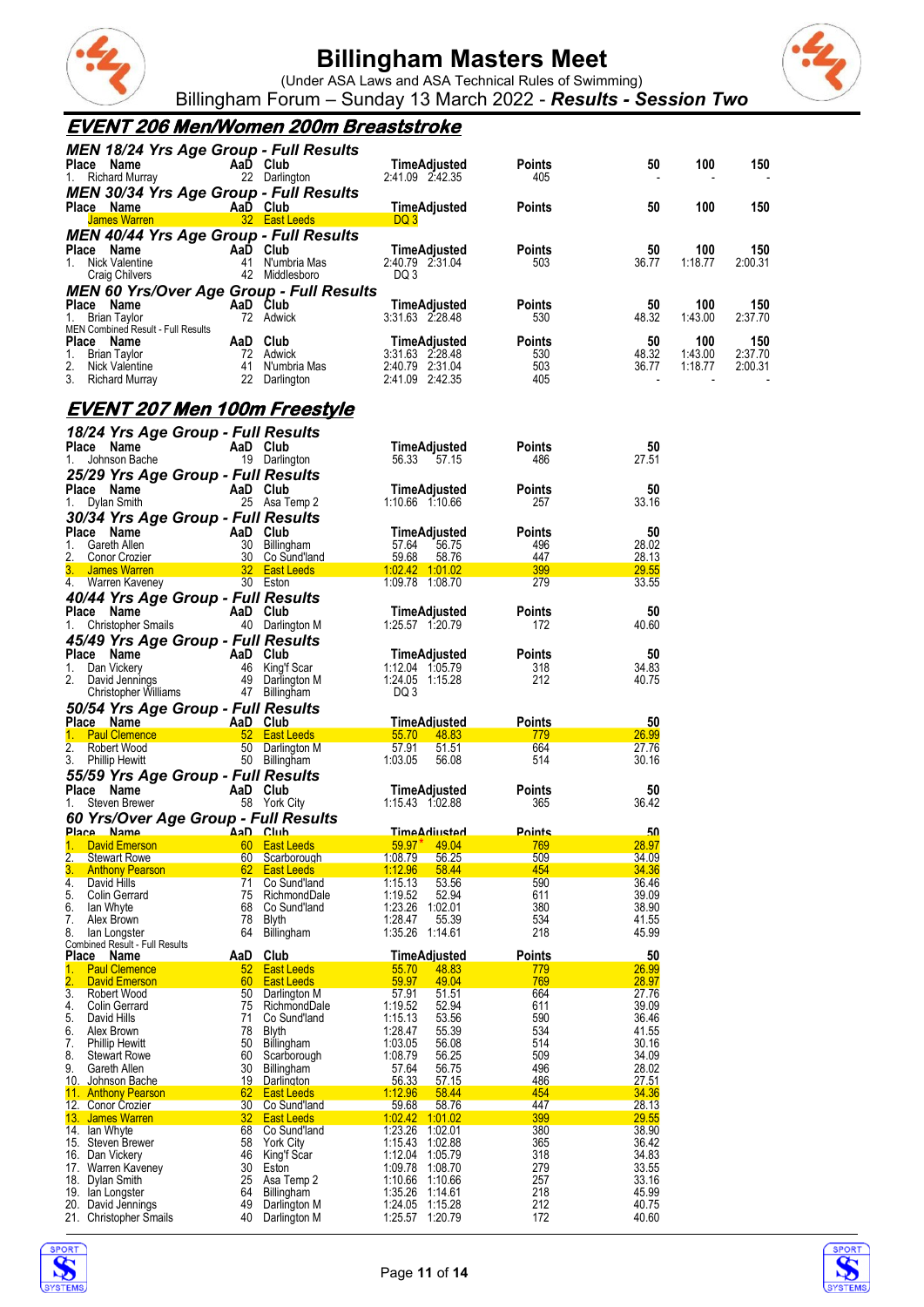



### **EVENT 208 Women 50m Freestyle**

|                  | 18/24 Yrs Age Group - Full Results                         |                |                                      |                             |                |               |
|------------------|------------------------------------------------------------|----------------|--------------------------------------|-----------------------------|----------------|---------------|
| <b>Place</b>     | Name                                                       | AaD Club       |                                      | TimeAdjusted                |                | Points        |
| 1.<br>2.         | Danielle Homer<br>Caoimhe McGee                            | 19<br>19       | Eston<br>Windsor                     | 29.90<br>30.71              | 30.34<br>31.16 | 431<br>398    |
| 3.               | Caitlin Adair                                              | 23             | Darlington M                         | 32.57                       | 32.74          | 343           |
|                  | 25/29 Yrs Age Group - Full Results                         |                |                                      |                             |                |               |
| Place            | Name                                                       | AaD Club       |                                      | TimeAdjusted                |                | <b>Points</b> |
| 1.               | <b>Marion Bryant</b>                                       | 27             | Workington                           | 30.23                       | 30.05          | 444           |
| 2.               | <b>Helen Murray</b>                                        | 27             | Darlington                           | 30.84                       | 30.66          | 418           |
| 3.               | <b>Emma Hildyard</b><br>4. Naomi Clark                     | 29             | <b>East Leeds</b><br>25 Darlington M | 31.25<br>31.71              | 30.87<br>31.71 | 409<br>378    |
|                  | 30/34 Yrs Age Group - Full Results                         |                |                                      |                             |                |               |
| Place            | Name                                                       | AaD Club       |                                      | TimeAdjusted                |                | <b>Points</b> |
| 1.               | Lisa Sheehan                                               | 33             | <b>Billingham</b>                    | 33.70                       | 32.82          | 341           |
| 2.               | Hannah Robson                                              |                | 31 Boldon                            | 33.73                       | 33.09          | 332           |
|                  | 35/39 Yrs Age Group - Full Results                         |                |                                      |                             |                |               |
| Place            | Name                                                       | AaD            | Club                                 | TimeAdjusted                |                | Points        |
| 1.               | Sarah Addison                                              | 37             | Darlington M                         | 32.85                       | 31.46          | 387           |
| 2.               | Kim Ridley                                                 |                | 38 RichmondDale                      | 33.98                       | 32.39          | 354           |
|                  | 40/44 Yrs Age Group - Full Results                         |                |                                      |                             |                |               |
| Place<br>1.      | Name<br>Raechel Hogg                                       | AaD Club<br>43 | Billingham                           | TimeAdjusted<br>33.18       | 30.84          | Points<br>411 |
|                  | 45/49 Yrs Age Group - Full Results                         |                |                                      |                             |                |               |
| Place            | Name                                                       | AaD            | Club                                 | TimeAdjusted                |                | Points        |
| 1.               | Helen Clyde                                                | 48             | Darlington M                         | 34.94                       | 31.50          | 385           |
| 2.               | Jayne Blizzard                                             | 49             | King'f Scar                          | 35.43                       | 31.73          | 377           |
| 3.               | Sarah Taylor                                               | 46             | Eston                                | 35.85                       | 32.74          | 343           |
| 4.               | Joanne Fixter                                              | 48             | <b>Billingham</b>                    | 36.76                       | 33.15          | 330           |
| 5.               | Andrea Gibson                                              |                | 45 Darlington M                      | 39.09                       | 35.91          | 260           |
|                  | 50/54 Yrs Age Group - Full Results<br>Place Name           |                | Club                                 |                             |                |               |
| 1.               | <b>Nina Williams</b><br>$\sim$ $\sim$ $\sim$ 52            | AaD            | <b>East Leeds</b>                    | TimeAdjusted<br>30.14 26.42 |                | Points<br>653 |
| 2.               | Stefanie Cappleman                                         |                | 52 RichmondDale                      | 34.73                       | 30.44          | 427           |
| 3.               | Samantha Edwardson                                         |                | 52 Darlington M                      | 37.30                       | 32.70          | 344           |
|                  | 55/59 Yrs Age Group - Full Results                         |                |                                      |                             |                |               |
| Place            | Name                                                       | AaD            | Club                                 | TimeAdjusted                |                | <b>Points</b> |
| 1.               | Jayne Simpson                                              | 55             | <b>Boldon</b>                        | 32.12                       | 27.49          | 580           |
|                  |                                                            |                |                                      |                             |                |               |
| 2.               | Kath Minghella                                             | 58             | King'f Scar                          | 38.16                       | 31.81          | 374           |
|                  | 60 Yrs/Over Age Group - Full Results                       |                |                                      |                             |                |               |
| Place            | Name                                                       | AaD Club       |                                      | TimeAdjusted                |                | <b>Points</b> |
| 1.<br>2          | Jane Teague<br><u>Mary Docherty</u>                        | 61             | Darlington<br>66 Hamilton            | 33.65<br>37.59              | 27.24<br>28 74 | 596<br>507    |
| 3.               | Noreen Edery                                               | 71             | <b>East Leeds</b>                    | $42.66*$                    | 30.41          | 428           |
| 4.               | Gail Daffern                                               | 72             | Harrogate                            | 46.76                       | 32.81          | 341           |
| 5.               | Lindy Woodrow                                              | 68             | Co Sund'land                         | 47.64                       | 35.48          | 269           |
| 6.               | Andrea Frame<br>Combined Result - Full Results             | 71             | Co Sund'land                         | 51.92                       | 37.01          | 237           |
| <b>Place</b>     | Name                                                       | AaD            | Club                                 | TimeAdjusted                |                | Points        |
|                  | 1. Nina Williams                                           |                | 52 East Leeds                        | $30.14$ $26.42$             |                | 653           |
| $\overline{2}$ . | Jane Teague                                                | 61             | Darlington                           | 33.65                       | 27.24          | 596           |
| 3.<br>4.         | Jayne Simpson                                              | 55<br>66       | <b>Boldon</b><br>Hamilton            | 32.12<br>37.59              | 27.49<br>28.74 | 580<br>507    |
| 5.               | Mary Docherty<br><b>Marion Bryant</b>                      | 27             |                                      | 30.23                       | 30.05          | 444           |
| 6.               | Danielle Horner                                            | 19             | Workington<br><b>Eston</b>           | <u>29.90</u>                | <u>30.34</u>   | 431           |
| 7.               | Noreen Edery                                               | 71             | <b>East Leeds</b>                    | 42.66                       | 30.41          | 428           |
| 8.               | Stefanie Cappleman                                         | 52             | RichmondDale                         | 34.73                       | 30.44          | 427           |
| 9.               | Helen Murray<br>10. Raechel Hogg                           | 27<br>43       | Darlington<br><b>Billingham</b>      | 30.84<br>33.18              | 30.66<br>30.84 | 418<br>411    |
|                  | 11. Emma Hildyard                                          | 29             | East Leeds                           | 31.25                       | 30.87          | 409           |
|                  | 12. Caoimhe McGee                                          | 19             | Windsor                              | 30.71                       | 31.16          | 398           |
|                  | 13. Sarah Addison                                          | 37             | Darlington M                         | 32.85                       | 31.46          | 387           |
|                  | 14. Helen Clyde<br>15. Naomi Clark                         | 48<br>25       | Darlington M<br>Darlington M         | 34.94<br>31.71              | 31.50<br>31.71 | 385<br>378    |
|                  | 16. Jayne Blizzard                                         | 49             | King'f Scar                          | 35.43                       | 31.73          | 377           |
|                  | 17. Kath Minghella                                         | 58             | King'f Scar                          | 38.16                       | 31.81          | 374           |
|                  | 18. Kim Ridley                                             | 38             | RichmondDale                         | 33.98                       | 32.39          | 354           |
|                  | 19. Samantha Edwardson<br>20. Caitlin Adair                | 52             | Darlington M                         | 37.30                       | 32.70          | 344           |
|                  | 21. Sarah Taylor                                           | 23<br>46       | Darlington M<br>Eston                | 32.57<br>35.85              | 32.74<br>32.74 | 343<br>343    |
|                  | 22. Gail Daffern                                           | 72             | Harrogate                            | 46.76                       | 32.81          | 341           |
|                  | 23. Lisa Sheehan                                           | 33             | Billingham                           | 33.70                       | 32.82          | 341           |
|                  | 24. Hannah Robson                                          | 31             | <b>Boldon</b>                        | 33.73                       | 33.09          | 332           |
|                  | 25. Joanne Fixter                                          | 48<br>68       | Billingham<br>Co Sund'land           | 36.76<br>47.64              | 33.15<br>35.48 | 330<br>269    |
|                  | 26. Lindy Woodrow<br>27. Andrea Gibson<br>28. Andrea Frame | 45<br>71       | Darlington M<br>Co Sund'land         | 39.09<br>51.92              | 35.91<br>37.01 | 260<br>237    |



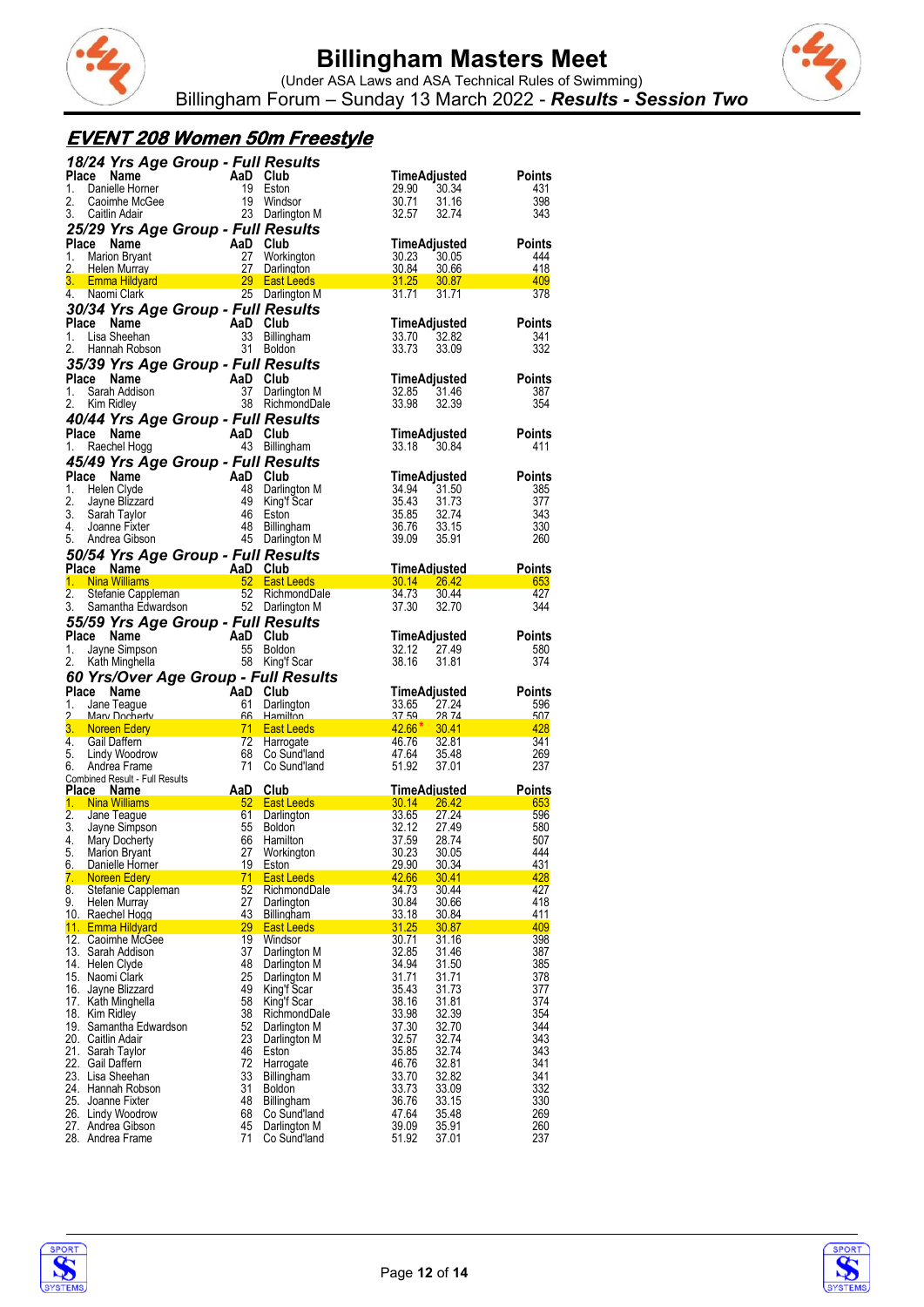

(Under ASA Laws and ASA Technical Rules of Swimming) Billingham Forum – Sunday 13 March 2022 - *Results - Session Two*

#### **EVENT 209 Men 100m Backstroke**

| 30/34 Yrs Age Group - Full Results    |    |               |                 |               |       |
|---------------------------------------|----|---------------|-----------------|---------------|-------|
| Place Name                            |    | AaD Club      | TimeAdjusted    | <b>Points</b> | 50    |
| 1. James Warren                       |    | 32 East Leeds | 1:16.97 1:15.24 | 265           | 36.66 |
| 60 Yrs/Over Age Group - Full Results  |    |               |                 |               |       |
| Place Name                            |    | AaD Club      | TimeAdiusted    | <b>Points</b> | 50    |
| 1. Gordon Dickinson                   |    | 63 Ashington  | 1:46.98 1:24.75 | 185           | 52.42 |
| <b>Combined Result - Full Results</b> |    |               |                 |               |       |
| Place Name                            |    | AaD Club      | TimeAdiusted    | <b>Points</b> | 50    |
| 1. James Warren                       |    | 32 East Leeds | 1.16.97 1:15.24 | 265           | 36.66 |
| 2 <sub>1</sub><br>Gordon Dickinson    | 63 | Ashington     | 1.46.98 1.24.75 | 185           | 52.42 |

### **EVENT 210 Women 50m Breaststroke**

|          | 18/24 Yrs Age Group - Full Results                                                                     |                 |                                           |                                  |               |
|----------|--------------------------------------------------------------------------------------------------------|-----------------|-------------------------------------------|----------------------------------|---------------|
|          | <b>AaD</b> Club<br>r 19 Eston<br>Place<br>Name                                                         |                 |                                           | TimeAdjusted                     | Points        |
| 1.       | Danielle Horner                                                                                        |                 | 19 Eston                                  | 41.56<br>42.17                   | 310           |
|          | 25/29 Yrs Age Group - Full Results                                                                     |                 |                                           |                                  |               |
|          |                                                                                                        |                 |                                           | TimeAdjusted                     | Points        |
|          |                                                                                                        |                 |                                           | 40.17 39.94                      | 365           |
|          | <b>Place Name AaD Club</b><br>1. Helen Murray <b>AaD Club</b><br>2. Emma Hildyard <b>29 East Leeds</b> |                 |                                           | 42.67<br>42.15                   | 311           |
|          | 35/39 Yrs Age Group - Full Results                                                                     |                 |                                           |                                  |               |
|          | $\parallel$ AaD Club<br>Place<br>Name                                                                  |                 |                                           | <b>TimeAdjusted</b>              | <b>Points</b> |
| 1.       | Elaine Ravenhall                                                                                       |                 | 39 Co Sund'land                           | 45.83<br>43.48                   | 283           |
|          | 40/44 Yrs Age Group - Full Results                                                                     |                 |                                           |                                  |               |
|          | Place<br>Name                                                                                          |                 | AaD Club<br>43 Billingham<br>43 Ashinoton | TimeAdjusted                     | Points        |
| 1.       | Raechel Hogg                                                                                           |                 |                                           | 42.45<br>39.45                   | 379           |
| 2.       | Melissa Alderson                                                                                       |                 | 43 Ashington                              | 52.17<br>48.48                   | 204           |
|          | 45/49 Yrs Age Group - Full Results                                                                     |                 |                                           |                                  |               |
| Place    | AaD Club<br>46 Eston<br>45 Darling<br>Name                                                             |                 |                                           | TimeAdjusted                     | <b>Points</b> |
| 1.       | Sarah Taylor                                                                                           |                 |                                           | 47.86<br>$-43.71$                | 278           |
| 2.       | Andrea Gibson                                                                                          |                 | Darlington M                              | 49.59<br>45.56                   | 246           |
| 3.       | Joanne Fixter                                                                                          | 48              | Billingham                                | 50.16<br>45.23                   | 251           |
|          |                                                                                                        |                 |                                           |                                  |               |
|          | 50/54 Yrs Age Group - Full Results                                                                     |                 |                                           |                                  |               |
|          | Place Name                                                                                             |                 |                                           | TimeAdjusted                     | <b>Points</b> |
| 1.       | Stefanie Cappleman<br>Stefanie Cappleman<br>52 Bichmeter<br>52 Bichmeter                               |                 | RichmondDale                              | 48.83<br>42.81                   | 296           |
|          | 55/59 Yrs Age Group - Full Results                                                                     |                 |                                           |                                  |               |
|          | AaD Club<br>55 Boldon<br>Place<br>Name                                                                 |                 |                                           | TimeAdjusted                     | <b>Points</b> |
| 1.       | Jayne Simpson                                                                                          |                 |                                           | 44.64<br>38.21                   | 417           |
|          | 60 Yrs/Over Age Group - Full Results                                                                   |                 |                                           |                                  |               |
|          | <b>AaD</b> Club<br>Place Name                                                                          |                 |                                           | TimeAdjusted                     | <b>Points</b> |
| 1.       | Gail Daffern                                                                                           |                 | Harrogate                                 | 54.85<br>38.48                   | 408           |
| 2.       | Andrea Frame                                                                                           | 71              | Co Sund'land                              | 1:05.91<br>46.99                 | 224           |
|          | Combined Result - Full Results                                                                         |                 |                                           |                                  |               |
|          | Place Name                                                                                             | AaD Club        |                                           | TimeAdjusted                     | <b>Points</b> |
| 1.<br>2. | Jayne Simpson                                                                                          | 55              | <b>Boldon</b>                             | 44.64<br>38.21                   | 417           |
| 3.       | Gail Daffern                                                                                           | $\frac{72}{43}$ | Harrogate                                 | 54.85<br>38.48                   | 408           |
| 4.       | Raechel Hogg                                                                                           | 43<br>27        | Billingham                                | 42.45<br>39.45<br>40.17<br>39.94 | 379<br>365    |
| 5.       | Helen Murray<br><b>Emma Hildyard</b>                                                                   | 29              | Darlington<br><b>East Leeds</b>           | 42.67<br>42.15                   | 311           |
| 6.       | Danielle Horner                                                                                        | 19              | Eston                                     | 41.56<br>42.17                   | 310           |
| 7.       | Stefanie Cappleman                                                                                     |                 | 52 RichmondDale                           | 48.83<br>42.81                   | 296           |
| 8.       | Elaine Ravenhall                                                                                       | 39              | Co Sund'land                              | 45.83<br>43.48                   | 283           |
| 9.       | Sarah Taylor                                                                                           | 46              | Eston                                     | 47.86<br>43.71                   | 278           |
|          | 10. Joanne Fixter                                                                                      | 48              | Billingham                                | 50.16<br>45.23                   | 251           |
|          | 11. Andrea Gibson                                                                                      | 45              | Darlington M                              | 49.59<br>45.56                   | 246           |
|          | 12. Andrea Frame                                                                                       | 71              | Co Sund'land                              | 1:05.91<br>46.99                 | 224           |
|          | 13. Melissa Alderson                                                                                   | 43              | Ashington                                 | 52.17<br>48.48                   | 204           |
|          |                                                                                                        |                 |                                           |                                  |               |